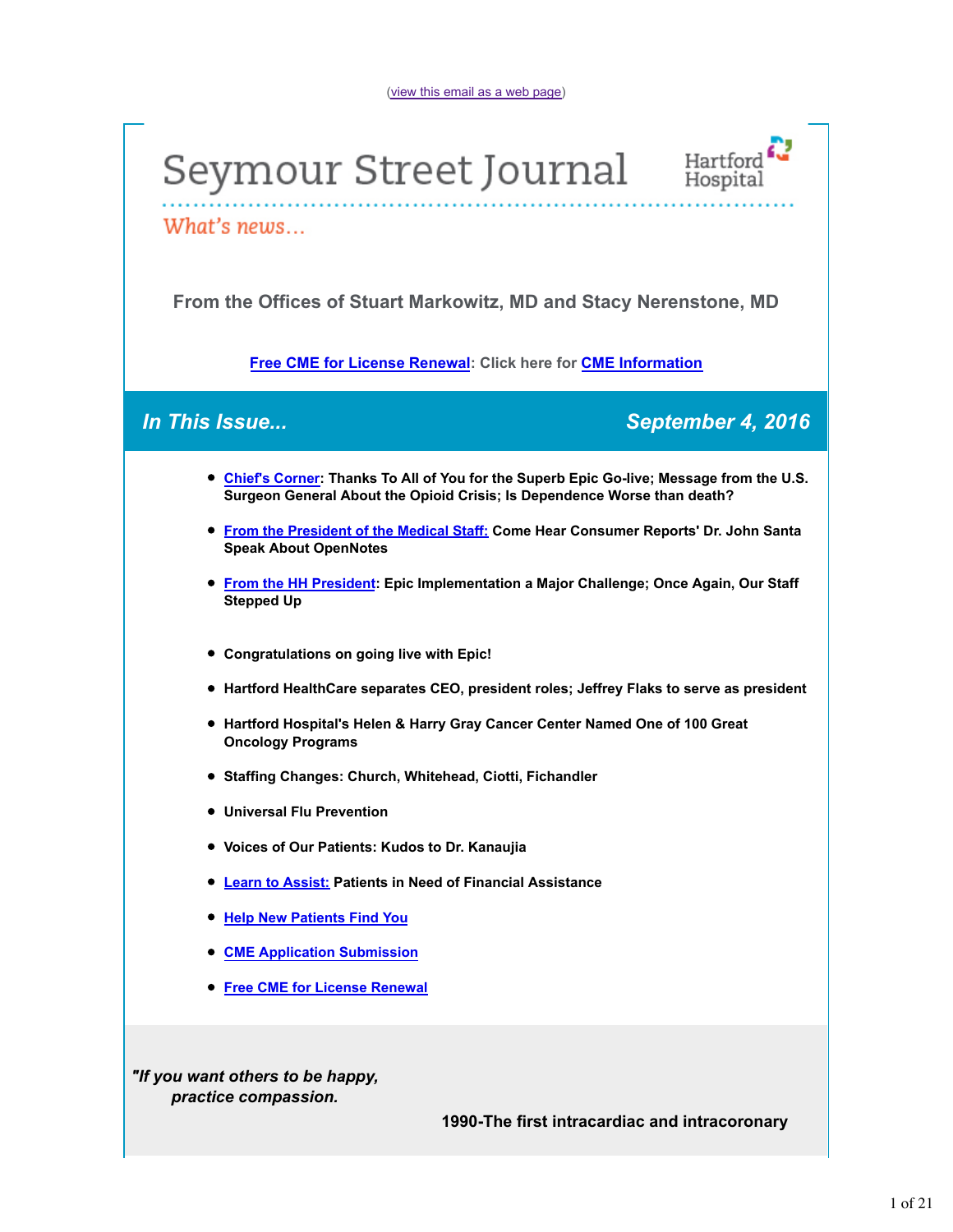### *If you want to be happy, practice compassion."*

**ultrasound in Connecticut was performed by Drs. Linda Gillam and Ray McKay.**

*-Dalai Lama*

*Follow Hartford Hospital on facebook, youtube and twitter*

# *Chief's Corner*

*- Dr. Jack Greene, Hartford HealthCare Regional Vice President of Medical Affairs for the Hartford Region and Hartford Hospital*

#### **Just Ask Us!**

We have put in place a dedicated email box for the medical staff, called "Ask Jack." The emails will be picked up each day, and I will be responsible for making sure that you receive feedback. Send your concerns to *askjack@hhchealth.org*.

In addition, there is a dedicated email box to ask questions of **Dr. Stu Markowitz**. Send your questions or comments to *StuandYou@hhchealth.org*, and you'll get a response from Stu within 10 days.

### **Thanks To All of You for the Superb Epic Go-live**

*Dr. Rocco Orlando and Dr. Jack Greene*

We want to give a great **big THANK YOU** to the medical staff for your diligence and sacrifices in preparing for our EPIC go-live.

We pushed the button to bring up EPIC at Hartford Hospital at 8:01 AM on Saturday, August 20. The preparation allowed for a superb go-live.

We also want to thank you for your patience as we work through some of the kinks and adjust to the significant change in how we do much of our work. The positive attitudes and collegiality in helping one another has been extraordinary. We are quite fortunate to have such a great medical staff.

Thank you all again for being part of such a major change which will enhance our ability to seamlessly provide outstanding care for our patients.

Among so many to thank, we also want to give tremendous recognition to **Dr. Marc Palter** (with great assistance from his colleagues **Drs. Spencer Erman and Fadi Hammami)** for the amazing discretionary effort in shepherding the medical staff through the go-live.

### **Message from the United States Surgeon General, Dr. Vivek Murthy, About the Opioid Crisis**

#### Dear colleague,

I am asking for your help to solve an urgent health crisis facing America: the opioid epidemic. Everywhere I travel, I see communities devastated by opioid overdoses. I meet families too ashamed to seek treatment for addiction. And I will never forget my own patient whose opioid use disorder began with a course of morphine after a routine procedure.

It is important to recognize that we arrived at this place on a path paved with good intentions. Nearly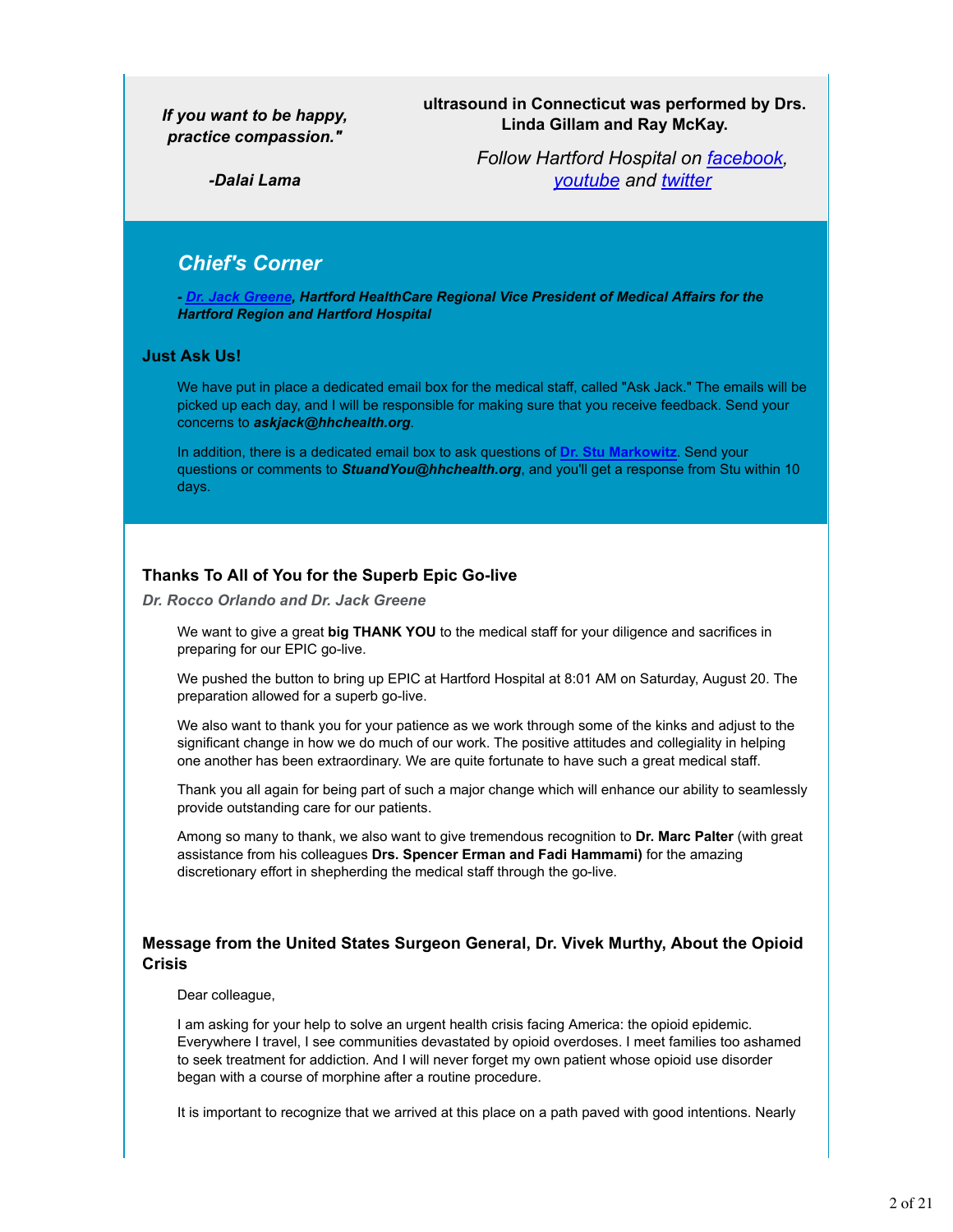two deceased ago, we were encouraged to be more aggressive about treating pain, often without enough training and support to do so safely. This coincided wit heavy marketing of opioids to doctors. Many of us were even taught (incorrectly) that opioids are not addictive when prescribed for legitimate pain.

The results have been devastating. Since 1999, opioid overdose deaths have quadrupled and opioid prescriptions have increased markedly, almost enough for every adult in America to have a bottle of pills. Yet the amount of pain reported by Americans has no changed. Now, early tow million people in America has a prescription opioid use disorder, contributing to increased heroin use and the spread of HIV and hepatitis C.

I know solving this problem will not be easy. We often struggle to balance reducing our patients' pain with increasing their risk of opioid addiction. But as clinicians we have the unique power to hell- end this epidemic. As cynical as times may seem, the public still looks to our profession for hope during difficult moments. This is one of those times.

This is why I am asking you to pledge your commitment to turn the tide of the opioid crisis. Please take the pledge at www.TurnTheTideRx.org. tog here, we will build a national movement of clinicians to do three things:

- First we will educative ourselves to treat pain safely and effectively. *A good place to start is this pocket card with the CDC Opioid Prescribing Guideline.*
- Second, we will screen our patients for opioid use disorder and provide or connect them with evidence-based treatment.
- Third, we can shape how the rest of the country sees addiction by talking about tad treating it as a chronic illness, not a moral failing.

Years from now, I want us to look back and know that, in the face of a crisis that threatened our nation, it was our profession that spitted up and led the way. I know we can succeed because health care is more than an occupation to us. It is a calling rooted in empathy, science, and service to humanity. These values unite us. They remain our greatest strength.

### **Worse than death?...Dependence**

**By** *Dr. Ross Albert, chief of the division of palliative medicine at Hartford Hospital, and the medical director for the Hartford HealthCare at Home Hospice teams*. **Pallimed.org:** Aug 14

Every so often, you come upon a study that validates your clinical practice and approach. This was my feeling when I read the research letter "States Worse Than Death Among Hospitalized Patients With Serious Illness." (JAMA Internal Medicine. Published online August 1, 2016.)

This study out of Philadelphia surveyed 180 hospitalized patients with serious illness on their views of various health states, and how severe or unacceptable they considered them. What was fascinating was that the scale used was based on death as the benchmark on their Likert scale: "worse than death, neither better nor worse than death, a little better than death, somewhat better than death, or much better than death."

The study revealed that in this group of patients with advanced cancers, heart failure, and COPD, health states with significant dependence on machines and on care from other people were frequently deemed "Worse than death." Greater than 60% of respondents rated bowel and bladder incontinence, bedbound state, and ventilator dependence equal to, or worse than death. For comparison, their findings showed that wheelchair bound state, constant moderate pain, and being home bound were deemed equal to, or worse than death less than 15% of the time.

How can we incorporate this study into our practice? The study and author discussion remind us that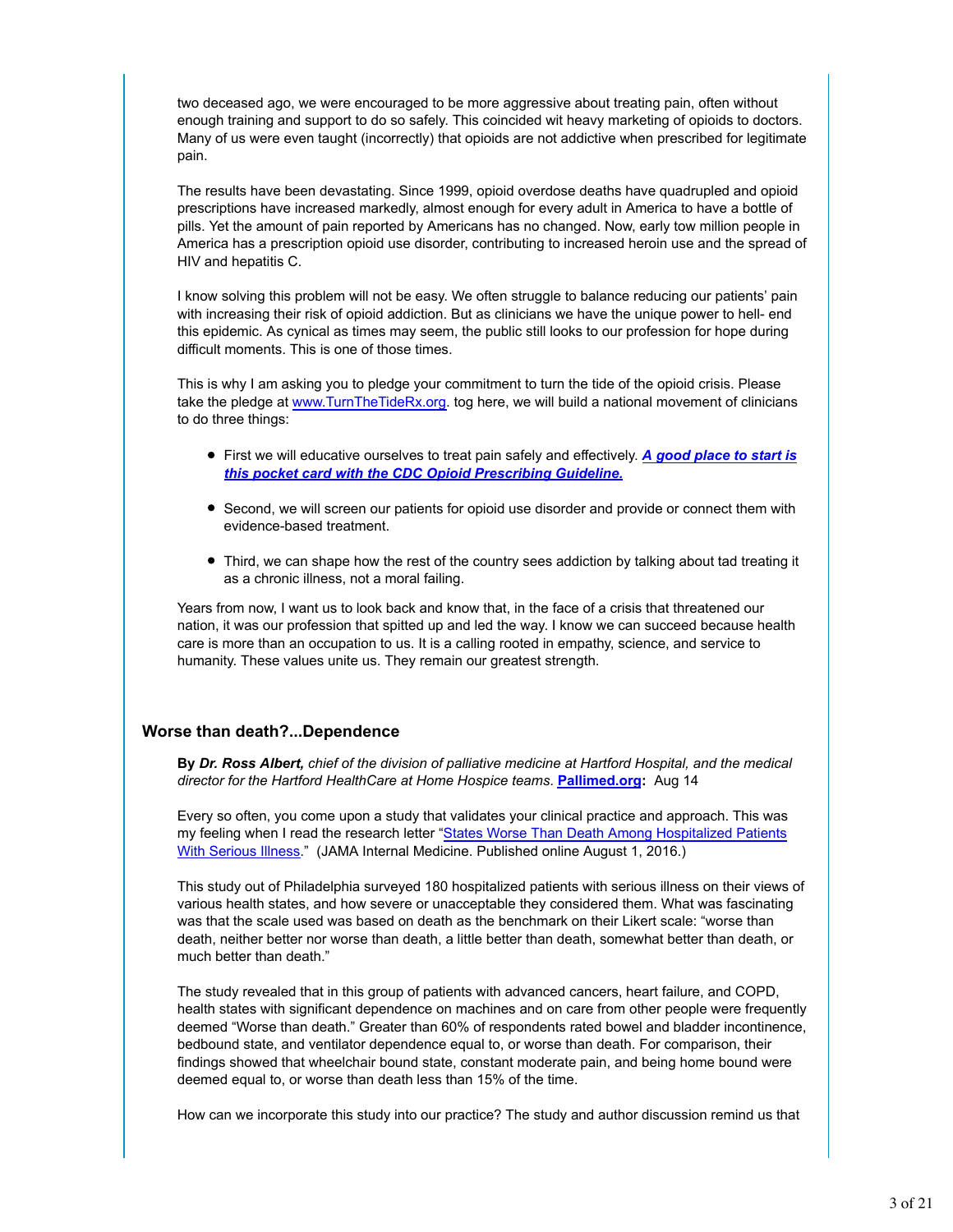discussing goals of care in the context of simply being alive or not is insufficient. When providers continue treatments that at best would lead to a state of living that patients and families would find worse than dying, they are not practicing person-centered care. As any card-carrying palliative care provider would note, goals of care discussions must continue to focus on patient's values and preferences, hopes and worries. This study helps to validate our approach, and continues to build the literature base in our increasingly evidence-based field.

# *From the President of the Medical Staff*

*- Dr. Stacy Nerenstone*, *President of the Hartford Hospital Medical Staff*

### **Come Hear Consumer Reports' Dr. John Santa Speak About OpenNotes**

Dr. John Santa, director of the Consumer Reports Health Ratings Center, will speak on Tuesday, September 27 at 6 p,m. in Gilman Auditorium about OpenNotes, an national initiative to give patients access to the ambulatory notes written by doctors, nurses and other clinicians after a clinical appointment or discussion. The Consumer Reports Health Ratings Center focuses on explicit approaches evaluating and comparing health services, products, institutions and practitioners.

HHIC is looking to adopt OpenNotes, allowing patients to see their clinical documentation, within the next 6-12 months via MyChartPlus.

Please plan on attending, and bringing your questions and concerns about this program, which is now in more than 50 organizations in 35 states, reaching 10 million patients.

*Save the Dates:*

### **Town Hall Meeting - September 15**

Please join us as we discuss matters of interest to the medical staff.

6:45-7:45 am in the Gilman Auditorium with a light breakfast 6:15am

### **End of Summer Event at the New Britain Museum of American Art - September 16**

You and your guest are invited to join the Officers and other members of the Hartford Hospital Medical Staff for this special evening to socialize and enjoy each other's company at the New Britain Museum of American Art on **Friday, September 16** from 6-9 pm.

We will have exclusive admission to the gallery spaces including the works of Howard Pyle, Frederic Rodrigo Gruger, N. C. Wyeth, Norman Rockwell, to name a few. The menu will vary depending on the inspiration of the chef at Riverhouse Catering. The evening will feature heavy appetizers, small plates bursting with bold flavors and sweet endings as well as wine, beer and beverages.

Cost is \$50 per person. Dress is cocktail attire. Please respond by August 22. To reserve your space you may drop off your check or credit card form at the Medical Staff Office or mail to: Hartford Hospital Medical Staff Office, 80 Seymour Street, Hartford, CT, 06102-5037, Attention: NBMAA. If you plan to bring a guest, please indicate the name of your guest when registering.

If you have any questions, you may call Cathleen Aquino at 860.972.6167.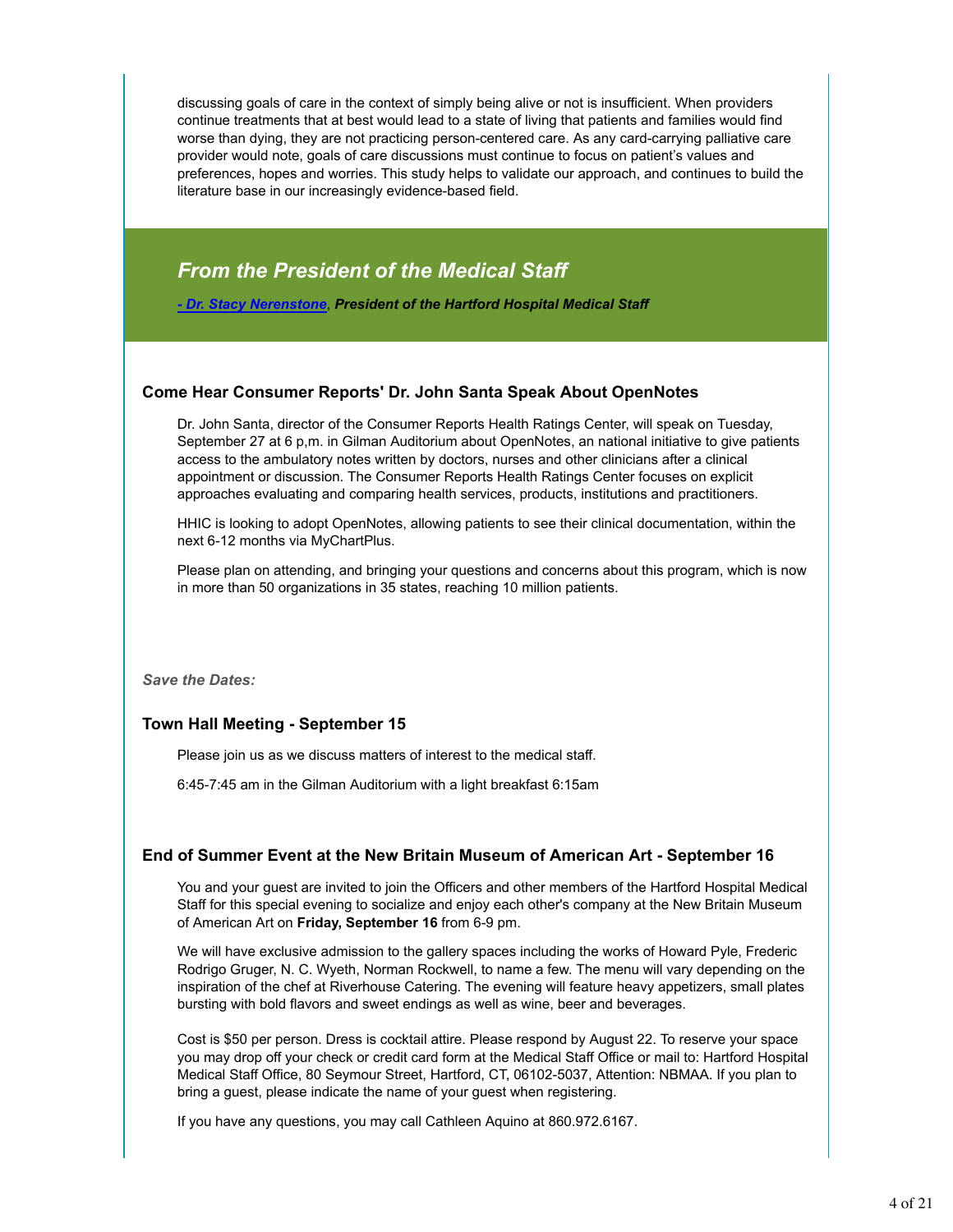*Please put this on your calendar - and join your friends and colleagues for an enjoyable evening.*

# *From the Hospital President*

*Dr. Stu Markowitz*, *Senior VP, HHC, and Hartford Region President*

### **Epic Implementation a Major Challenge; Once Again, Our Staff Stepped Up**

Hartford Hospital reached a critical milestone in August with the very successful go-live of the Epic electronic health record system. Epic was implemented at several other Hartford HealthCare organizations earlier this year and will go live at Backus and the Hospital of Central Connecticut in 2017. Once Epic is totally in place, our system will take another giant step forward in providing patients with the five ones: one registration, one relationship, one standard of care, one medical record and one bill. We will be more fully integrated as a system, which will improve care coordination and with that, patient outcomes and patient satisfaction.

The implementation of Epic was a major challenge. Staff members had to juggle their already-busy schedules to first, help structure the system to fit the needs of our hospital workflows and then, to train and practice to use it effectively. It truly has been a massive undertaking. For example, imagine mapping the workflows of our Emergency Department, which has more than 106,000 patient visits annually, or our pharmacy, which manages hundreds of thousands of prescriptions a year. In building the system to fit our complex institution, our staff members had to analyze each step in patient care pathways so that information will flow accurately and easily in the new system.

In addition, consider this: We deployed 575 new carts on the floors; 300 wall arms and PCs; more than 1,400 microphones and bar code readers; and 170 other devices. More than 6,000 total devices had to be validated for compliance with Epic.

And while training and practicing to work with Epic, our staff continued to care for patients with very complicated health issues. Our patient transfer volumes continued to grow, and the complexity of cases continued to increase. And as usual, our staff continued to perform admirably and with great compassion and dedication. While we did make some minor adjustments to our elective volume during the go-live, as a major trauma center and tertiary care center, our volumes remained strong.

I am immensely proud of our staff and very grateful for their commitment and hard work. This transition has not been easy. But once again, our staff stepped up to a major challenge to improve patient care, which is what it's all about. Although we still may encounter some glitches with our new medical record system, I have complete confidence that we will continue to make our hospital an even better place to receive care.

# *Top News*

### **Congratulations on going live with Epic!**

*Dr. Spencer G. Erman, HHC Associate Chief Medical Informatics Officer*

Each of you has played a part in our success, and we thank you. Epic has dubbed the Hartford Hospital, Institute of Living and Natchaug Hospital go-live as "one of the smoothest". That doesn't mean it was perfect, but that the "bumps in the road" have been bubbled up and resolved without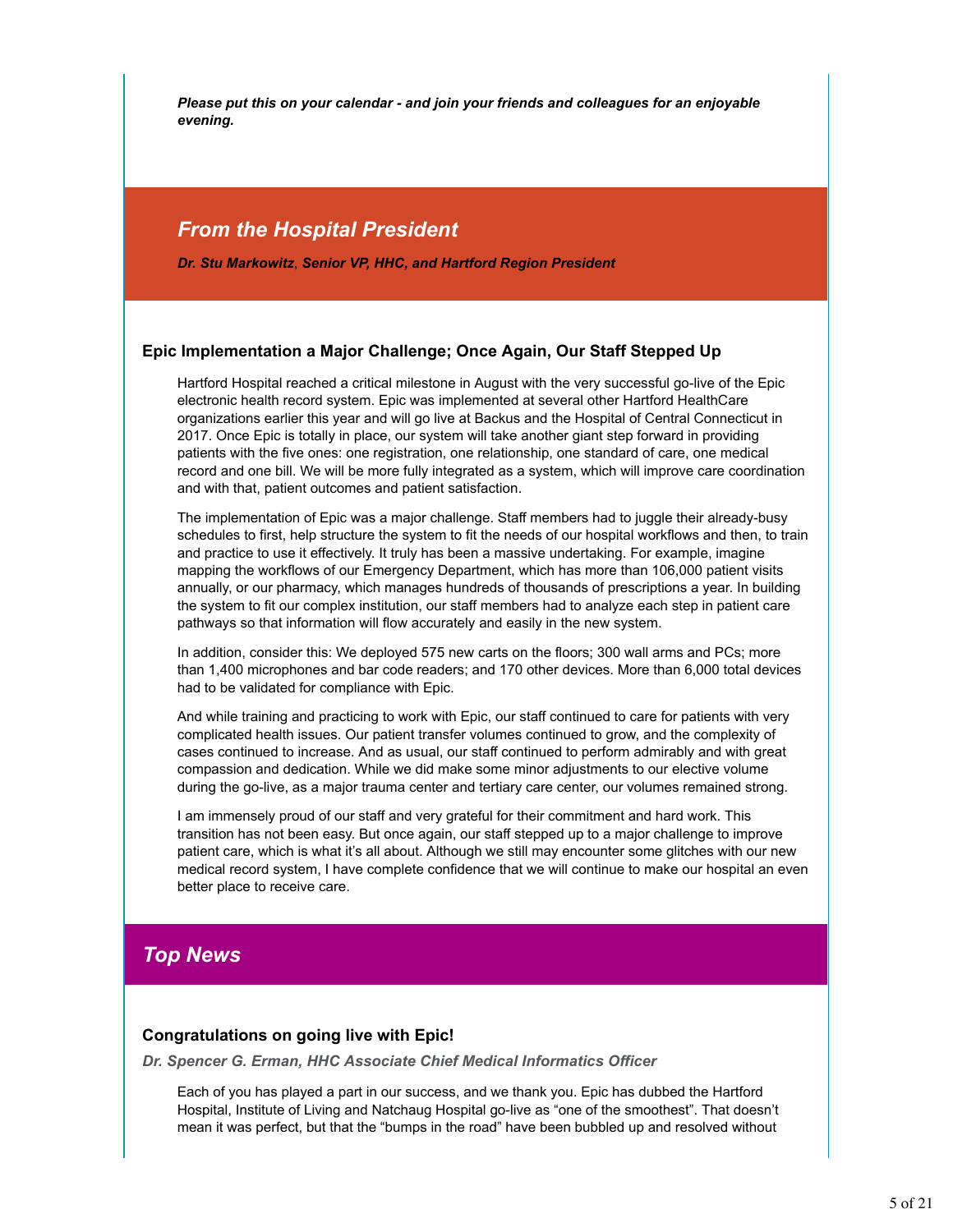detriment to patient care.

What were the contributing factors to our success? Good planning, preparation, practice and our strong culture. Training provided 152 unique courses in 32 rooms with over 2,500 classes over the past several months. We now have 11,570 unique users in Epic including about 8,000 clinical users.

The Epic team recognized that our H3W culture was extraordinarily effective in paving the way for communications and teamwork during the transition to Epic. Our H3W behaviors enabled efficient communication flows throughout the organization via daily huddles, leader rounding and planned meetings. Providers and staff leveraged all 10 behaviors with each other to ask and answer questions to drive Epic understanding and deliver excellent patient care.

Thanks again for your discretionary effort as we continue our journey to deliver on our vision to be most trusted for personalized coordinated care.

### **Hartford HealthCare separates CEO, president roles; Jeffrey Flaks to serve as president**

Elliot Joseph, Hartford HealthCare's president and CEO since 2008, will relinquish the former title to chief operating officer Jeffrey Flaks.

Flaks will retain his COO title and shed his previous executive vice president title. The changes will take effect Oct. 1. Flaks will now have responsibility for the direction of clinical operations at the five hospital system.

Joseph, who will remain CEO, said in a statement that the shakeup in corporate duties "recognizes the remarkable evolution and maturation of Hartford HealthCare."

"As our organization matures, we must adapt our roles and processes to reflect our capabilities and priorities," he said.

## **Hartford Hospital's Helen & Harry Gray Cancer Center Named One of 100 Great Oncology Programs**

Becker's Hospital Review has named Hartford Hospital and its Helen & Harry Gray Cancer Center in its 100 hospitals and health systems with great oncology programs fro 2016.

We are one of two in Connecticut to be so named, and one of only seven in all of New England.

### **Staffing Changes**

Hartford HealthCare announced title changes and additional duties for two of its senior vice presidents:

- **Tracy Church,** chief Human Resources officer, has been named chief administrative officer, and will add executive vice president to her title.
- **David Whitehead,** chief strategy and transformation officer, will have more oversight of network growth, new venture development and community benefit. He will also add executive vice president to his title.

**Elizabeth ("Beth") Ciotti** has been named vice president for the new Center for Patient Access. The objective of this center is improve access for patients within and across HHC, between HHC hospitals and others. Ciotti, who has previously worked at Hartford Hospital as the manager of bed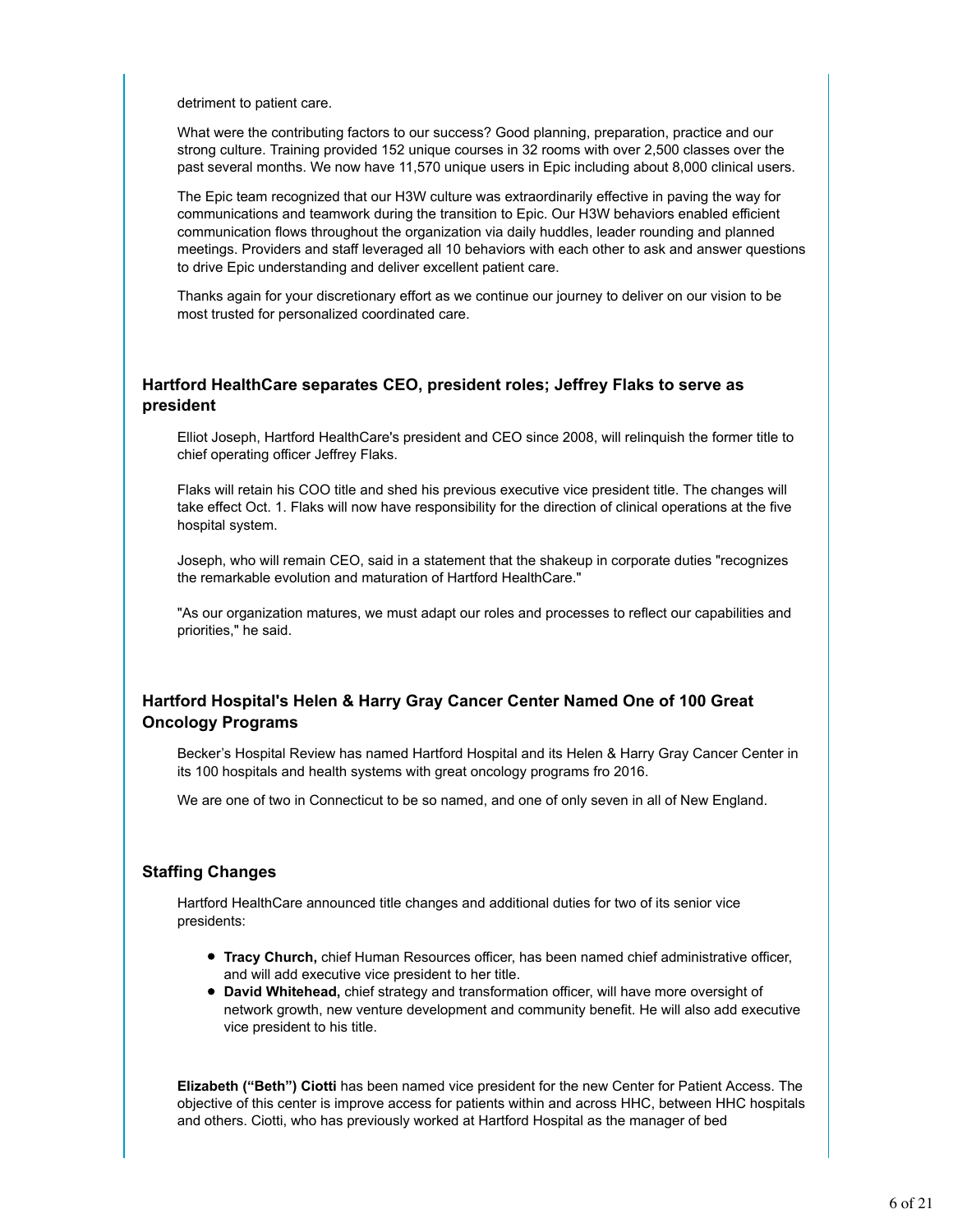management and the transfer center, will join us Sept. 26.

**David Fichandler** has accepted the new position of director of Initiative Integration for Hartford Hospital, effective September 12. Fichandler will collaborate on strategic projects for the vice presidents and will be responsible for working with the executive sponsors and directors for BSC initiatives to develop and execute implementation plans.

### **Universal Flu Prevention**

Every individual who works, learns and volunteers at HHC is required to receive a flu shot or an approved medical or religious exemption by Nov. 1.

The deadline for submitting medical or religious exemption in Oct. 1. Individuals with existing religious and medical exemptions do not need to reapply.

The use of FluMist nasal spray vaccine no longer satisfies there HHC influenza vaccine requirement because it has been show to be ineffective.

Questions may be addressed to fluguru@hhchealth.org.

To learn more visit the Flu Prevention page of HHC Connect, http://hhcconnect.org/flu

# *Excellence*

### **IOL Staff Publishes Article in the American Journal of Psychiatry About Biomarkers in Psychiatric Illness**

**MDs Godfrey Pearlson, Elena Ivleva, Matcheri Keshavan and Carol Tamminga**, and PhDs Brett Clementz, John Sweeney, Jordan Hamm and Lauren Ethridge recently published a research article in the **American Journal of Psychiatry** entitled "Identification of Distinct Psychosis Biotypes Using Brain-Based Biomarkers."

The article represents the results of a five-site consortium (of which IOL is one site) that is attempting to reclassify major psychiatric illnesses based on biological abnormalities, rather than symptoms reported by patients.

The main take-home point is that traditional symptom classifications such as "schizophrenia" and "bipolar illness" show no unique biological signatures. Rather, new, biologically-defined diagnostic entities known as "Biotypes" emerge, with characteristic abnormalities that offer novel treatment targets. This is analogous to the revolution in clinical medicine in the 19th century, when traditional entities such as "fever" or "chest pain" began to be classified into separate diseases with unique causes.

### **Drs. Underhill, Sadiq, Kiernan and McKay Perform First Two TAVR Procedures in CT on High Risk Patients**

On August 4, **Drs. David Underhill, Immad Sadiq, Francis Kienan and Raymond McKay** performed the first two TAVR procedures in Connecticut using the Edward's S3 as part of the recently approved Partner 3 trial on patients with severe aortic stenosis who were considered at risk for conventional surgical aortic valve replacement.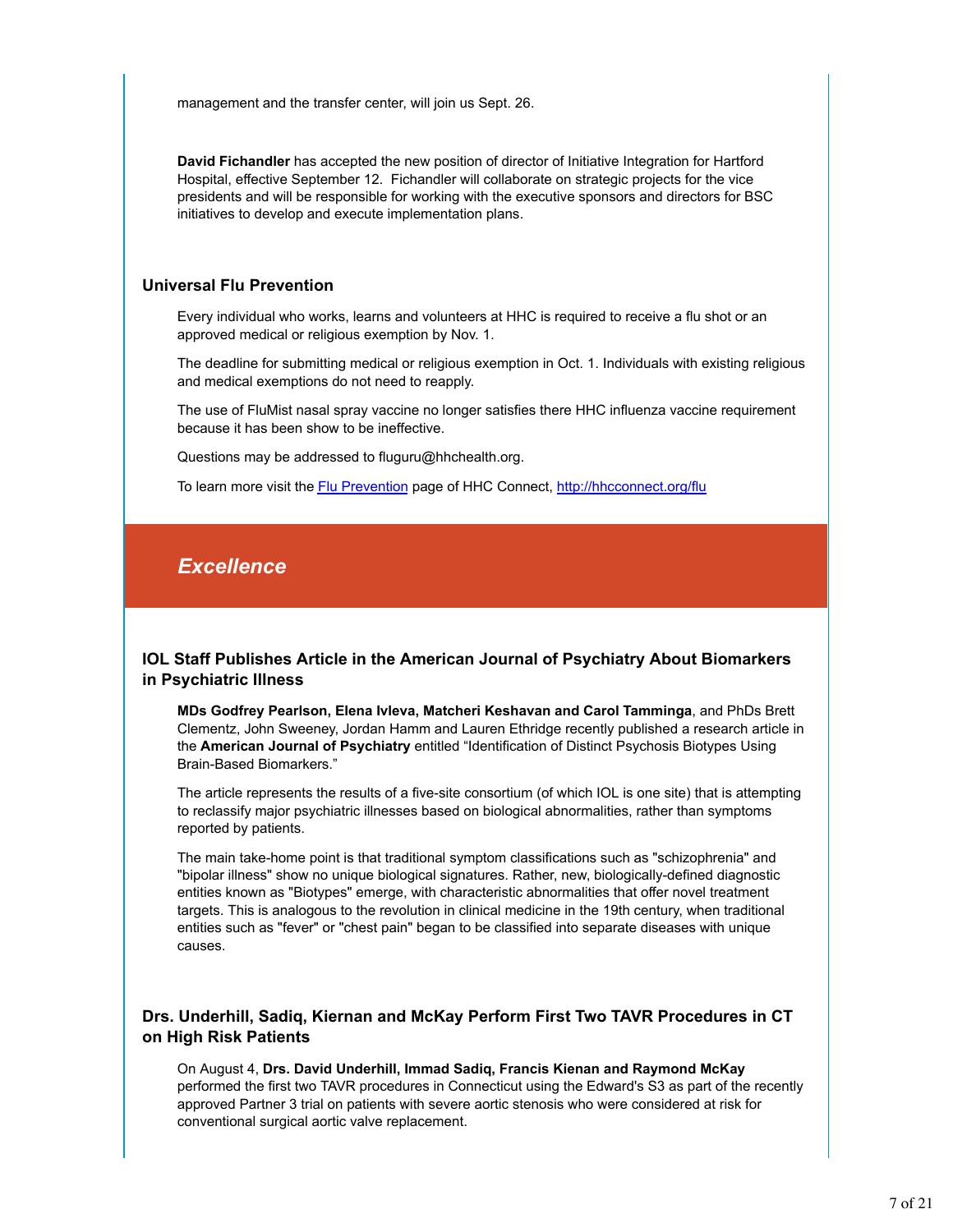In both patients, the procedure was successful with complete abolishment of their aortic valve gradient and with no evidence of paravalvular aortic insufficiency. All patients with aortic stenosis, regardless of their risk for conventional surgery, can now be considered as potential TAVR candidates.

### **Three Medical Education Awards Presented**

Three awards were recently presented at the UConn Health Center during the Dean's Symposiums to residents and a medical student who completed research projects at Hartford Hospital. The award winning research projects are:

**- 1st prize at UCHC Dean's Symposium for residents**: Electronic Sepsis Alerts and a Supplemental Care Team and its Impact on Patient Outcomes: A prospective study, Dr. Xuan Wang

**- 3rd prize at UCHC Dean's Symposium for residents:** Impact of a Geographic Observation Unit on Readmission Rates and Escalation of Care, Dr. B. Considine

**- 1st prize at UCHC Dean's Symposium for medical students**: CQI in Glycemic Control in Geriatric patients

### **Recent Publications By Our Staff**

"Enhancement of psychosocial treatment with D-cycloserine: Models, moderators, and future directions." Otto, M. W., Kredlow, M. A., Smits, J. A. J., Hofmann, S. G., Tolin, D. F., de Kleine, R. A., van Minnen, A., Evins, A. E., & Pollack, M. H. (2016). *Biological Psychiatry, 33*, 737-745.

.Phenazopyridine for Evaluation of Ureteral Patency: A Randomized Controlled Trial. Propst K, Tunitsky-Bitton E, OSullivan DM, Steinberg AC, LaSala C. *Obstet Gynecol. 2016 Aug;128*

"Development and validation of a laparoscopic hysterectomy cuff closure simulation model for surgical training." Tunitsky-Bitton E, Propst K, Muffly T. *Am J Obstet Gynecol. 2016 Mar*

### **Accepted for presentation:**

**NSQIP Data Helps Identify Key Patient Subset for Post-Operative VTE Reduction**, C. Lewis, J. Portereiko, R. Spillane, J. Encarnacion, S. Grable, S. Stohler, *American College of Surgeons, NSQIP Annual Meeting, 7/16/16, San Diego.*

**ACS NSQIP Unites Multidisciplinary Professionals to Improve Patient Outcomes.** Orlando Kirton, Jay A. Encarnacion, Samantha Grable, Joseph Portereiko, Witold Waberski, Karyn Butler, Devin Chambers, Aimee McDaniel-Laut, Linda Wood, Patricia Sobieski, Rocco Orlando. *To be presented at the American College of Surgeons October 2016.*

**The effect of different classes of oral anticoagulants and antiplatets in elderly falls at a Level One Trauma Center.** Wilson, R, Brown S, Lapidus G, Klein E, McQuay J, Joseph D. *To be presented at New England Surgical Society, Boston, MA, 9/16.*

# *Research and Academics*

**Foundations of Trust: Connecting Our Community to Research**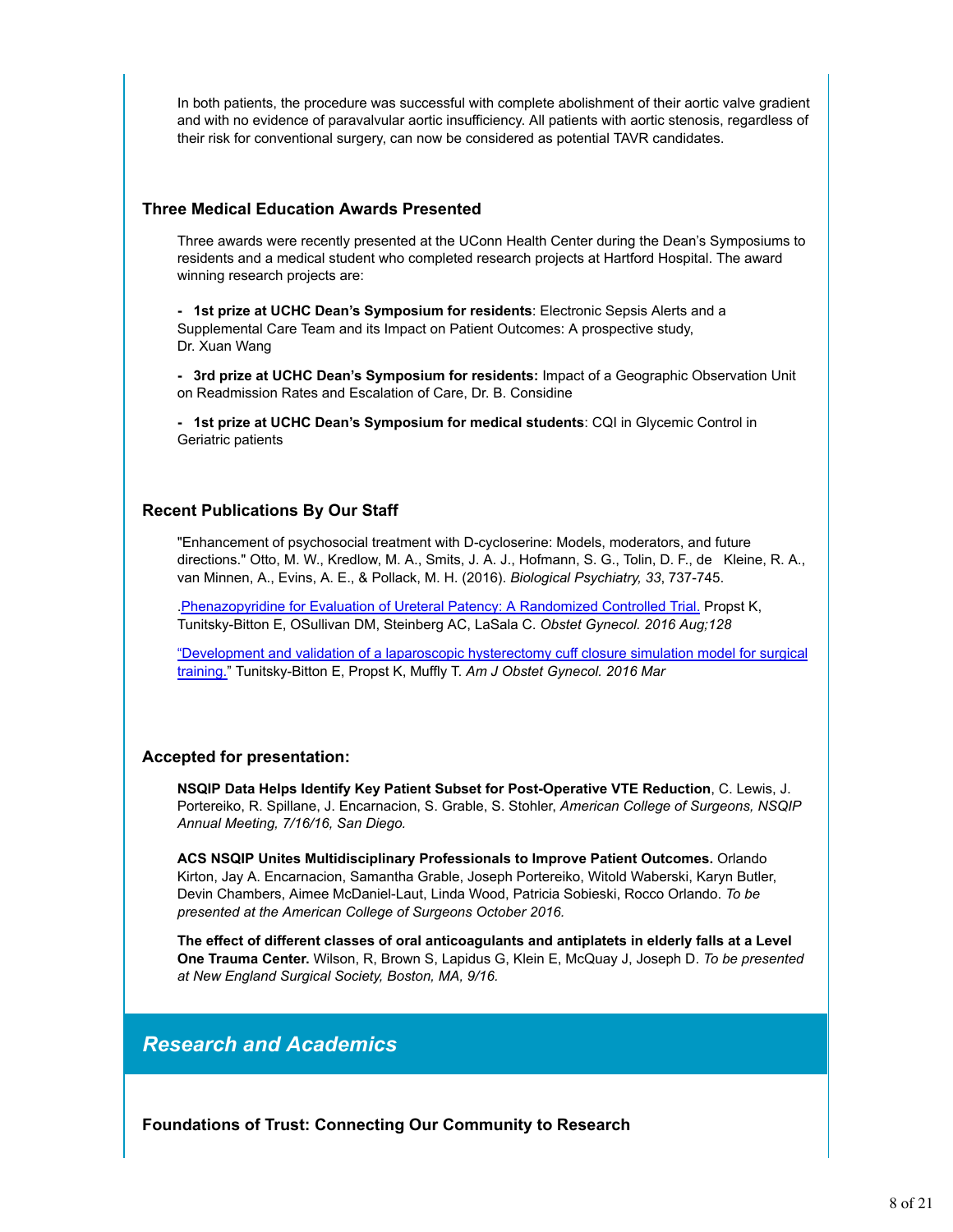#### **October 25 and 26**

Hartford HealthCare and The Office for Human Research Protections (OHRP) are hosting a Research Community Forum on Tuesday and Wednesday, October 25 and 26, at the Hartford Marriott Downtown Hotel in Hartford, Connecticut. This will be a two day event full of exhibits, keynote presentations, interactive workshops and networking at its finest.

**Tuesday, October 25** features a symposium style format focused on ethical issues of engaging community participation in research. The keynote speaker Camille Nebeker, Ed.D., M.S., is considered an expert in applying human research ethics in emerging technologies. Her presentation for this event is: "Connected and Open Research Ethics: Ethical Research Using Personal Health Data." Several break-out sessions are available in various topics including: the impact of recent federal updates, community engaged participatory research, patient powered research as well as mobile health engagement.

**Wednesday, October 26** is a workshop-style interactive day providing an opportunity for the research community to engage with staff from the Federal Office for Human Research Protections (OHRP). This program will explore various key aspects of human research protection including the direct perspective of former participants.

*This event has been approved for CME and CIP credits. Click here for more information*.

### **The Hartford Healthcare Cancer Institute Presents: The Basics of Bone Marrow Transplant Lecture Series**

**6-7 p.m., Hartford Hospital Cancer Center, Taylor Conference Rooms**

#### *Sept. 23: Optimal Work-up for HCT Patient* Memorial Sloan Kettering Cancer Center Lecturer to be announced

*Oct. 24: Post-transplant Care for Autologous HCT Recipients: Can We Bring Patients Back Home Earlier?*

Memorial Sloan Kettering Cancer Center Lecturer to be announced

#### *Nov. 28: Post-transplant Care for Allogeneic HCT Recipients: Can We Bring Patients Back Home Earlier?*

Memorial Sloan Kettering Cancer Center Lecturer to be announced

The lecture can also be viewed via videoconference (meet.cancer@video.hhchealth.org) at the following locations:

- Backus Hospital, MOB Conference Room
- MidState Medical Center, Conference Room IV
- The Hospital of Central Connecticut Cancer Center, Conference Room A
- Windham Hospital, Johnson Room

Lectures are CME-eligible. For more information, please contact Andrea Dash at Andrea.Dash@hhchealth.org.

### **SAVE THE DATE: 32nd Annual Cardiovascular Symposium**

**October 5**

7:30 a.m.-3:30 p.m.

Connecticut Convention Center, Hartford

Information and registration: harthosp.org/CVSymposium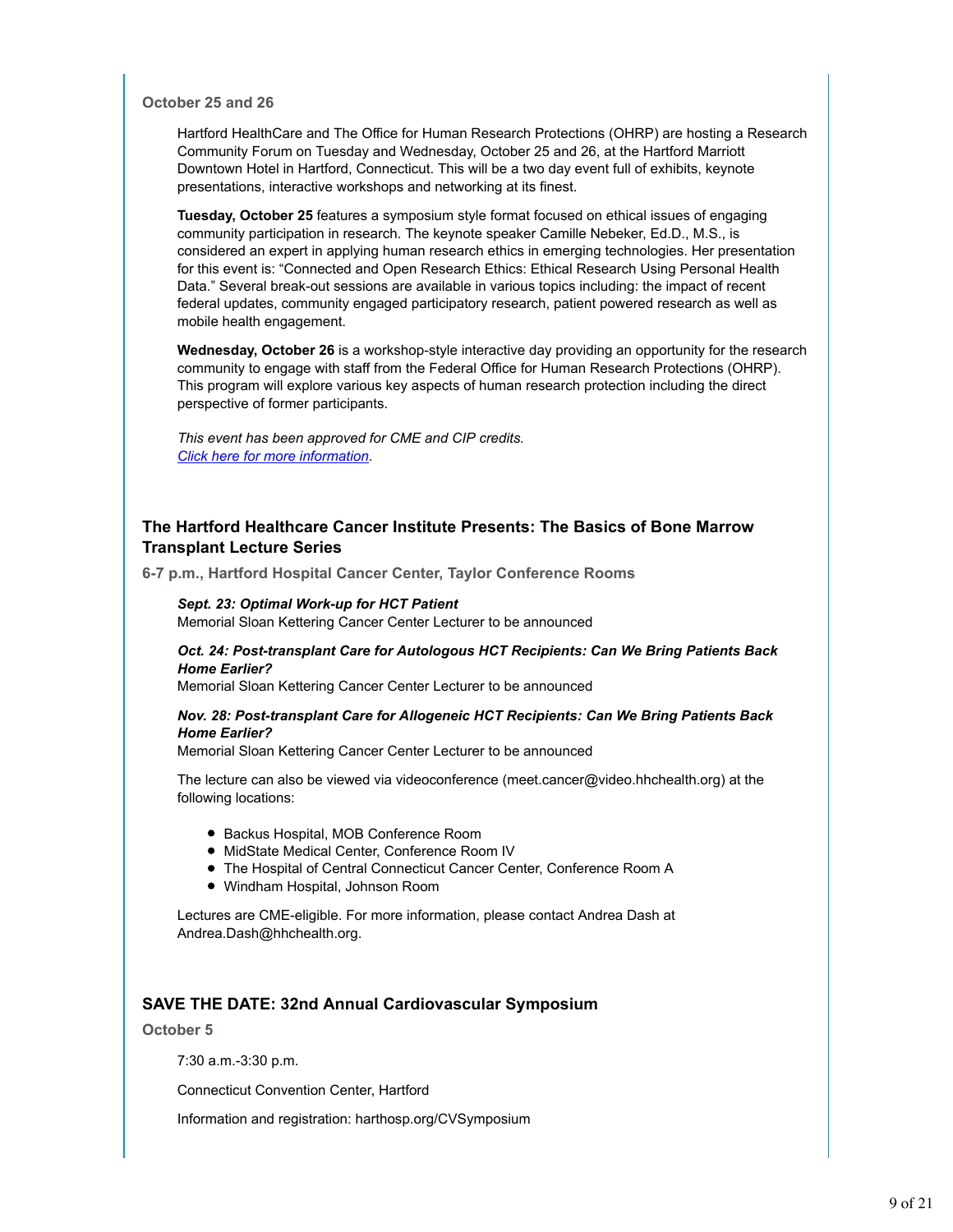Please register for this event by calling 1.855.442.4373.

### **SAVE THE DATE: DPH Mandated Education for Physicians**

**October 15**

Backus Hospital will be sponsoring a State Mandated Lecture Series on Saturday, October 15, beginning at 8 a.m. This all-day program will include one hour lectures on each of the DPH mandated lectures for re-licensure for physicians.

Topics covered will be Risk Management, Sexual Abuse, Domestic Violence, Infectious Disease, Pain Management, Mental Health, and Culture Competence.

All disciplines and provider levels are invited regardless of hospital affiliation. Please look for additional information to follow.

### **SAVE THE DATE: Foundations of Trust: Connecting Our Community to Research**

**October 25-26**

Hartford HealthCare is sponsoring a national conference with OHRP entitled "Foundations of Trust: Connecting Our Community to Research."

We look forward to engaging all our colleagues and research partners in this exciting event occurring in Hartford.

Click the link to view the symposium website and register: **https://hartfordhealthcare.org /symposium**

### **SAVE THE DATE: 2nd Annual Blood Management Symposium**

**Friday, Nov. 11, 7 a.m.-3:30 p.m., Heublein Hall**

CME credits are pending. A brochure and registration form will be sent out shortly.

For any questions, please contact Erica Thompson at 860-972-5766.

# *Accepting New Patients? We Can Help*

#### **Help New Patients Find You**

Hartford HealthCare offers physicians a free powerful tool to help reach potential patients. The system-wide "Find A Doctor" search feature on our website helps potential patients connect with appropriate physicians when they need care.

Patients' searches lead to doctors' online profiles, which are based on information physicians provide to the Medical Staff Office. Details on education, specialty, office locations, languages spoken, biography and any promotional videos are displayed, helping patients make vitally important decisions in choosing a physician.

The HHC Planning and Marketing team is committed to making sure this online information is correct. Please spend a few moments reviewing your profile at HartfordHealthCare.org/verify. Click the "Physician Feedback Form" on the right hand side of your profile to submit changes.

You will need your NPI number to verify your identity. The "Accepting New Patients" filter is set as the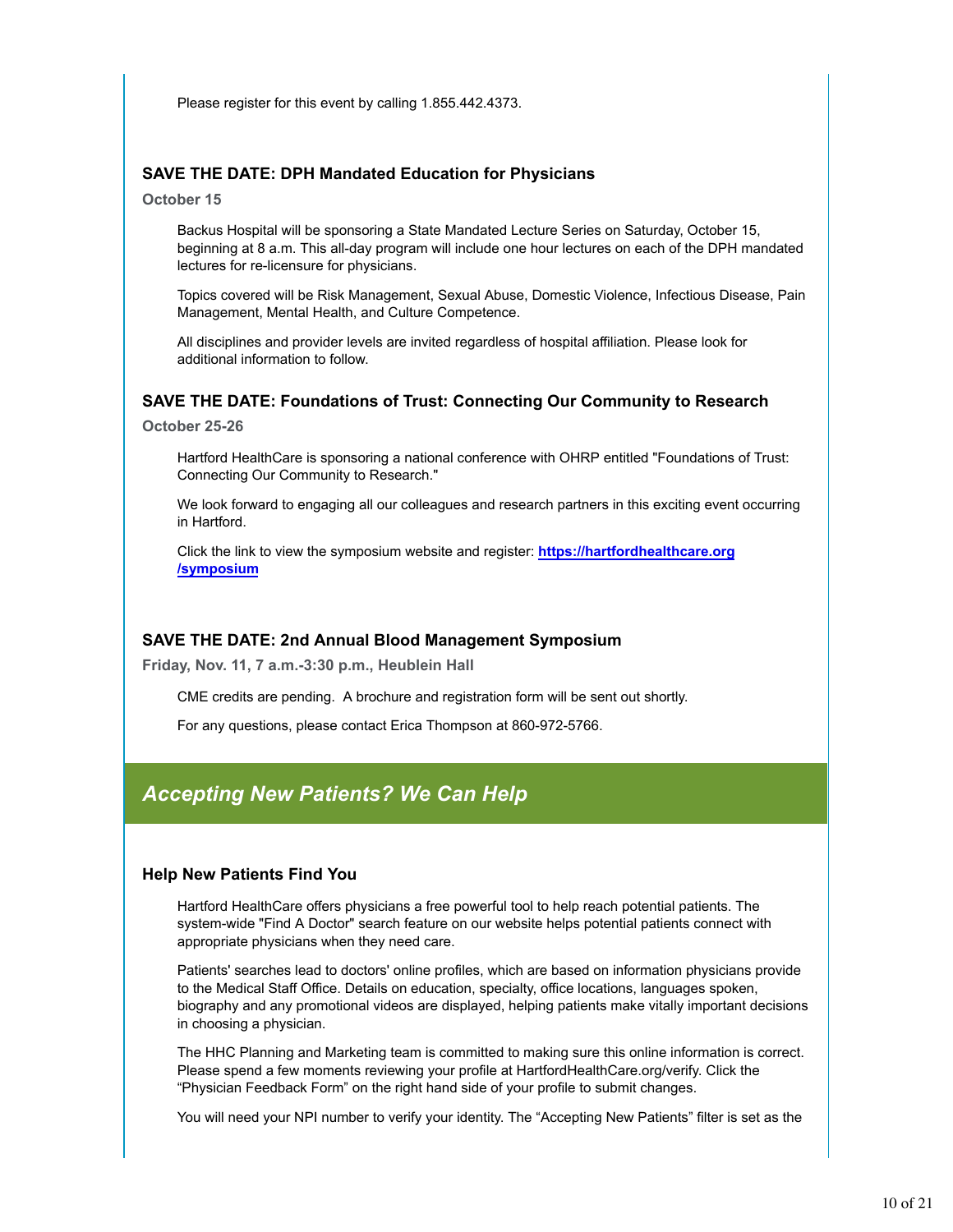default to help patients connect with physicians who are taking new patients. If you are no longer accepting new patients, please let us know. Changes to your profile will be made within three business days.

# *Operational Update*

### **Save the Date for the 2017 Black & Red Benefiting Neuroscience**

Save Saturday, January 28, 2017, for Hartford Hospital's annual gala, the Black & Red. The Hartford HealthCare Neuroscience Institute at Hartford Hospital will be honored at the event, which will feature entertainment by Fitz & The Tantrums.

Funds raised through the 2017 Black & Red will help create the platform to further enhance the research and outcome measurements that will elevate the breadth and depth of neuroscience services in Connecticut. Tickets for the hospital's signature fundraiser will go on sale in the coming months.

See our Sponsorship Opportunities Guide to find out about all event sponsorship options. The deadline to sponsor is Friday, December 16. For questions, contact Carla Burgess, director of development, at carla.burgess@hhchealth.org or (860) 972-1932. For event updates, visit giving.harthosp.org/blackandred.

### **General Internal Medicine Meeting-Save the Date**

**November 1 - Pond House Cafe**

*"Zika virus and new emerging bacteria" - Dr. Jack Ross*

Dinner will be provided.

### **Reminder! Do Your ALICE Armed Intruder Training**

**Deadline extended to December 31.**

Link to training: **http://hhchelp.hhchealth.org/kinetic/login.jsp**

### **Educational Events and Programs Calendar Available**

*Click here to download.*

The Hartford Healthcare Cancer Institute has published an Educational Events and Programs Calendar listing all programs and support groups available this fall.

#### **Patients in Need of Financial Assistance**

Do you know a patient who is in need of financial assistance?

Hartford HealthCare can provide help to patients in need. Learn more about the program and how to assist patients on HHC Connect: **https://intranet.hartfordhealthcare.org/inside-hhc/patientsupport**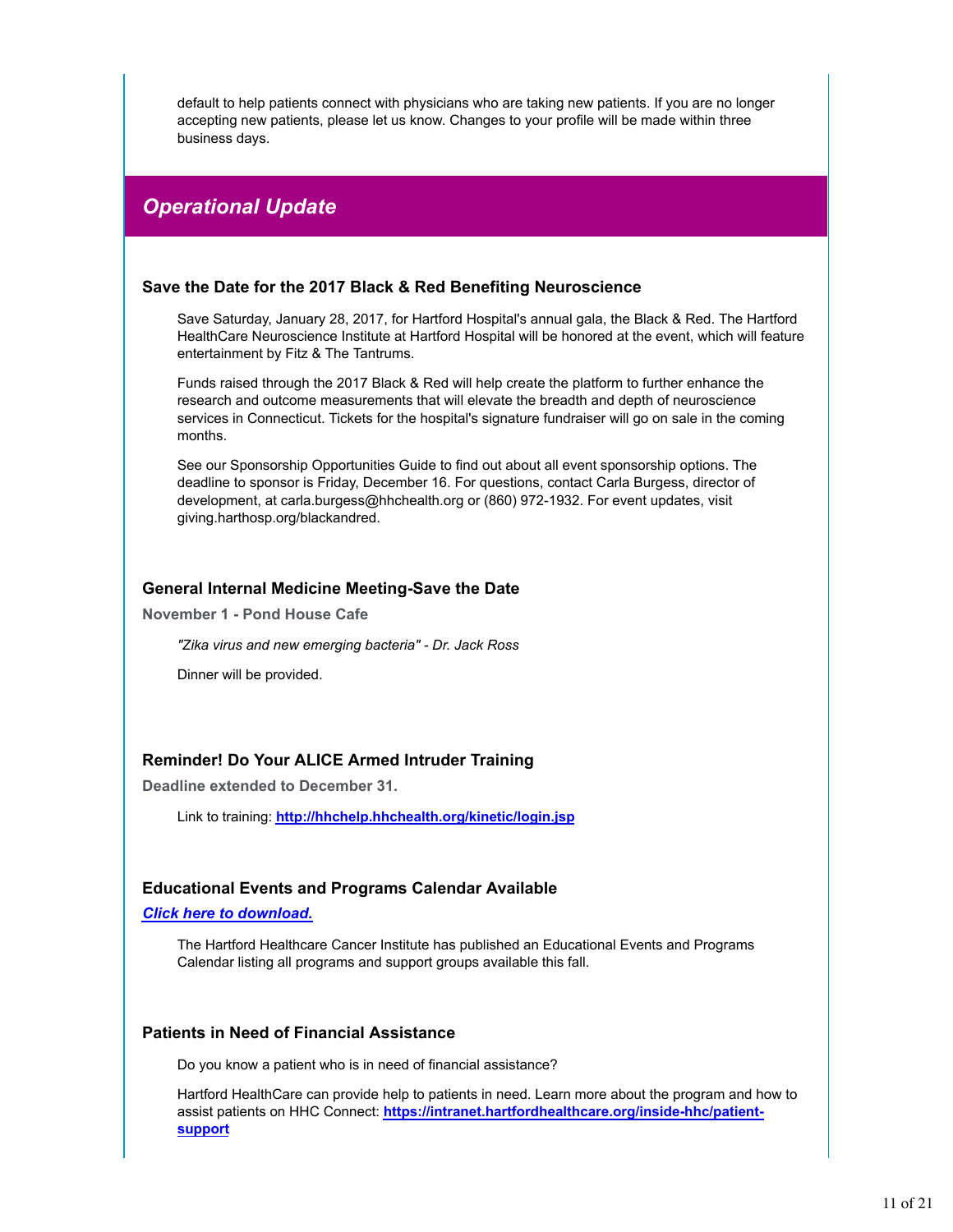### **Remind a Colleague: Wash In, Wash Out**

All health care workers and patients should feel comfortable reminding any other health care worker to sanitize regardless of their role. This should always be done in a courteous and constructive manner. All health care workers should respond courteously and gratefully when reminded.

If you remind another health care worker to sanitize, and he or she responds with irritation or hostility, please notify their department chief, **Dr. Jack Greene** or **Dr. Jack Ross**, who will communicate with them to prevent recurrences.

# *Improving Doctor-to-Doctor Communication: TigerText*

### **A Free Tool To Help You**

We all want to do what is best for our patients. Problems in communication between hospital providers, consultants, and community providers has been identified as a major source of dissatisfaction for both patients and physicians. And it can lead to gaps in patient care.

Hartford Hospital has invested in a tool to help providers improve communication. It is a HIPAA compliant texting service called TigerText,and we are offering it to the medical staff at no charge.

TigerText allows a provider to send brief text messages, with patient identifiers, to another provider on the system. Examples of texts include quick reports of a procedure, notification of discharge, questions about medications, etc. There is an option to alert people if you are on vacation, and the notices that are sent are marked as read when they are opened by the recipient.

We are anxious for all of our Medical Staff to enroll in this free application. It is VERY easy to use, even for those of us who have problems with new technology. We urge everyone to register and get on this useful and HIPAA compliant system today-it will make your job easier and improve patient safety.

- Here is a TigerText Request form with directions on how to get TigerText:. *You can download the form here*
- For further help with this, feel free to contact **John.Rogalsky@hhchealth.org** (860-972-3207).
- Any problems not resolved by the TigerText Help line can be referred to **Dr. Marc Palter** at **Marc.Palter@hhchealth.org**.

### **TigerText Support**

For Hartford Hospital users, TigerText support can be obtained by calling the Hartford HealthCare help desk at 860-545-5699 and choosing option #6; or by calling TigerText Pro support directly at 650- 564-4722.

For issues related to password recovery, a helpdesk call is required and will be routed to the Mobility team.

# *Hartford Hospital Media Coverage*

**Media Coverage Wrap-Up**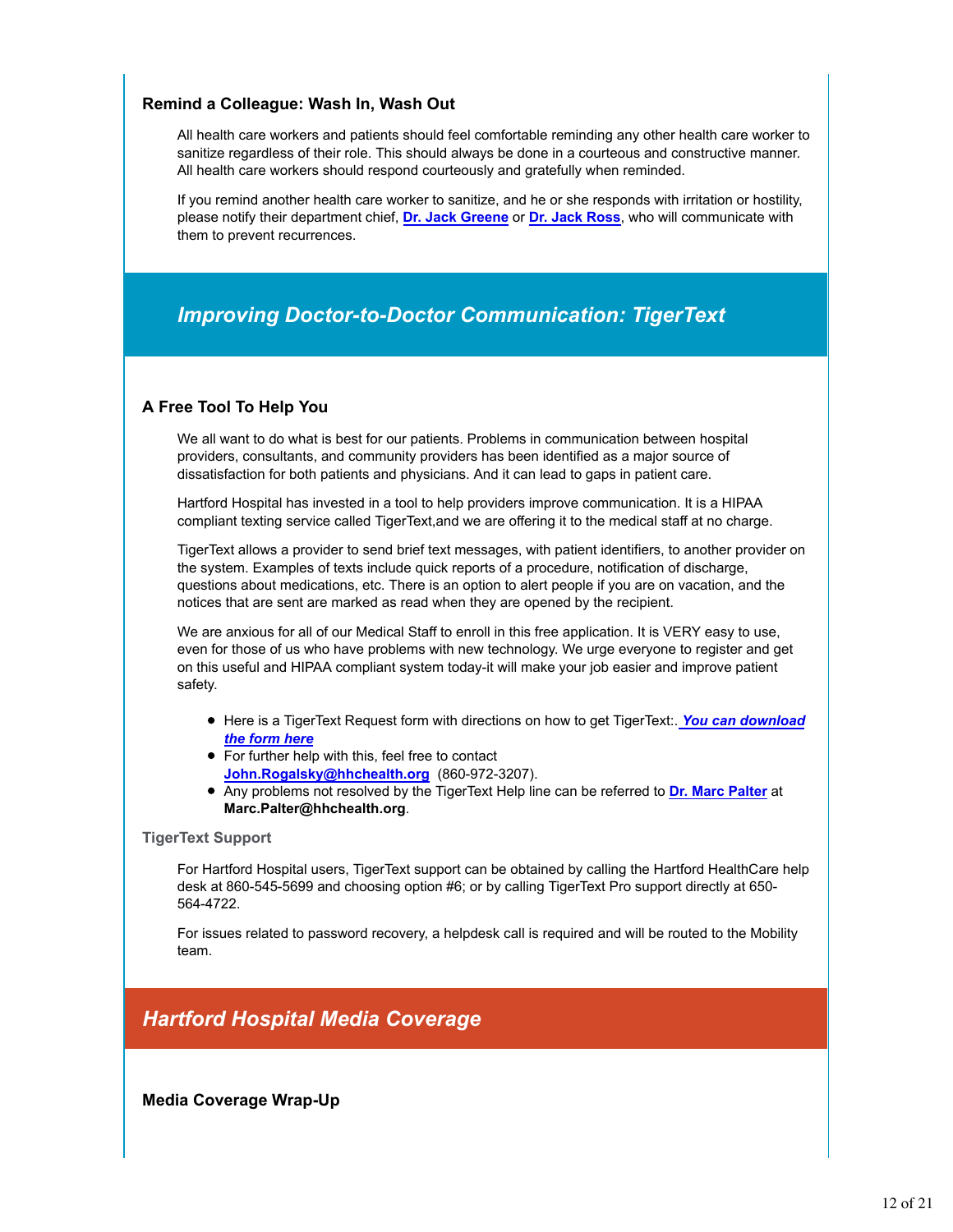**Dr. Deborah Feldman** appeared live on FOX 61 on Aug. 19 to talk about a new study that suggests women who are pregnant and take acetaminophen are likely to have children with ADHD. https://youtu.be/fndy\_UGGtnY

**Dr. Scott Hannan,** program director for the School Refusal Program at the Institute of Living's Anxiety Disorders Center, appeared live on FOX 61 Sept. 2 talking about a clinical trial he is doing on school anxiety.

**Dr. Michele Petrucelli** appeared live on FOX CT on Aug 14 talking about heat dangers. https://youtu.be/o6nEVe4OBN

**Dr. Andrew Salner** was interviewed on WNPR's "Where We Live" discussing medical marijuana, and physician certification.

**Dr. Andrew Salner** was interviewed on WTIC AM radio about Becker's Hospital Review recognizing the HHC Cancer Institute as one of the Top 100 Great Oncology Programs in the country for 2016.

https://soundcloud.com/hartford-healthcare/dr-salnerbeckers-review-top-100-cancer-centers/s-Dx9LJ

**Dr. Laura Saunders** will be participating in the Hartford Courant Conversations on "Navigating the Social Age: Our Love/Hate Relationship with Social Media" on October 18 at the Connecticut Science Center.

**Dr. Patricia (Trish) Sheiner** spoke on FOX 61 about the importance of organ donation on Aug. 19. https://youtu.be/Z3Q1cJtUSSA

### **Connect to Healthier on NBC-CT**

HHC's two-minute "Connect to Healthier" segment airs each Sunday at 9:20 a.m. and it's posted fresh each Monday on HHC Connect, our Intranet.

- **Hartford Hospital Global Health Initiative** and the great volunteer work of our staff: August 20. https://youtu.be/0voGcxXsA1I
- $\bullet$  A FAMILY IS THANKFUL TO THE LIFE-SAVING TEAM AT HARTFORD HOSPITAL AFTER THEIR FATHER COLLAPSED AFTER A RUPTURED ABDOMINAL AORTIC ANEURYSM. https://youtu.be/rkcGMtLju-s
- **Total Shoulder Outpatient Surgery -** Roy Davidson had the region's first total shoulder outpatient surgery. He did not stay overnight, but had surgery and was able to go home the same day. His story highlights newer options in surgical pain treatment; many patients have to stay in the hospital for pain control, but newer, longer-lasting nerve blocks mean fewer prescriptions for potentially addictive narcotics. Those who are candidates for this kind of surgery are able to go home sooner. This two-minute segment airs each Sunday on NBC-CT at 9:20 a.m. **Watch it here.**https://youtu.be/VoiE7VWeUXU
- **Errace "Everyone Run/Ride Against Cancer Every Day."** Together, Dr. Andrew Caputo and his wife Allyson launched the ERRACE organization to raise awareness and money for cancer rAugust 28.
- **Nerve blocks for headache -** Kate Wizeman is pregnant with her first child, but migraine pain made pregnancy unbearable. She went to six different doctors seeking help when she finally met HHC headache specialist **Dr. Brian Grosberg**, who gave her a new option: nerve blocks. **Watch it here.**
- **TAVR -** Dr. George Paul was too frail for open heart surgery but had severe aortic stenosis that was causing his heart to fail. He was one of Hartford Hospital's first patients to undergo TAVR, a minimally invasive choice for vale replacement. Four years later, Dr. Paul is an active 97 year old who appreciates his second chance at life. **Watch it here.**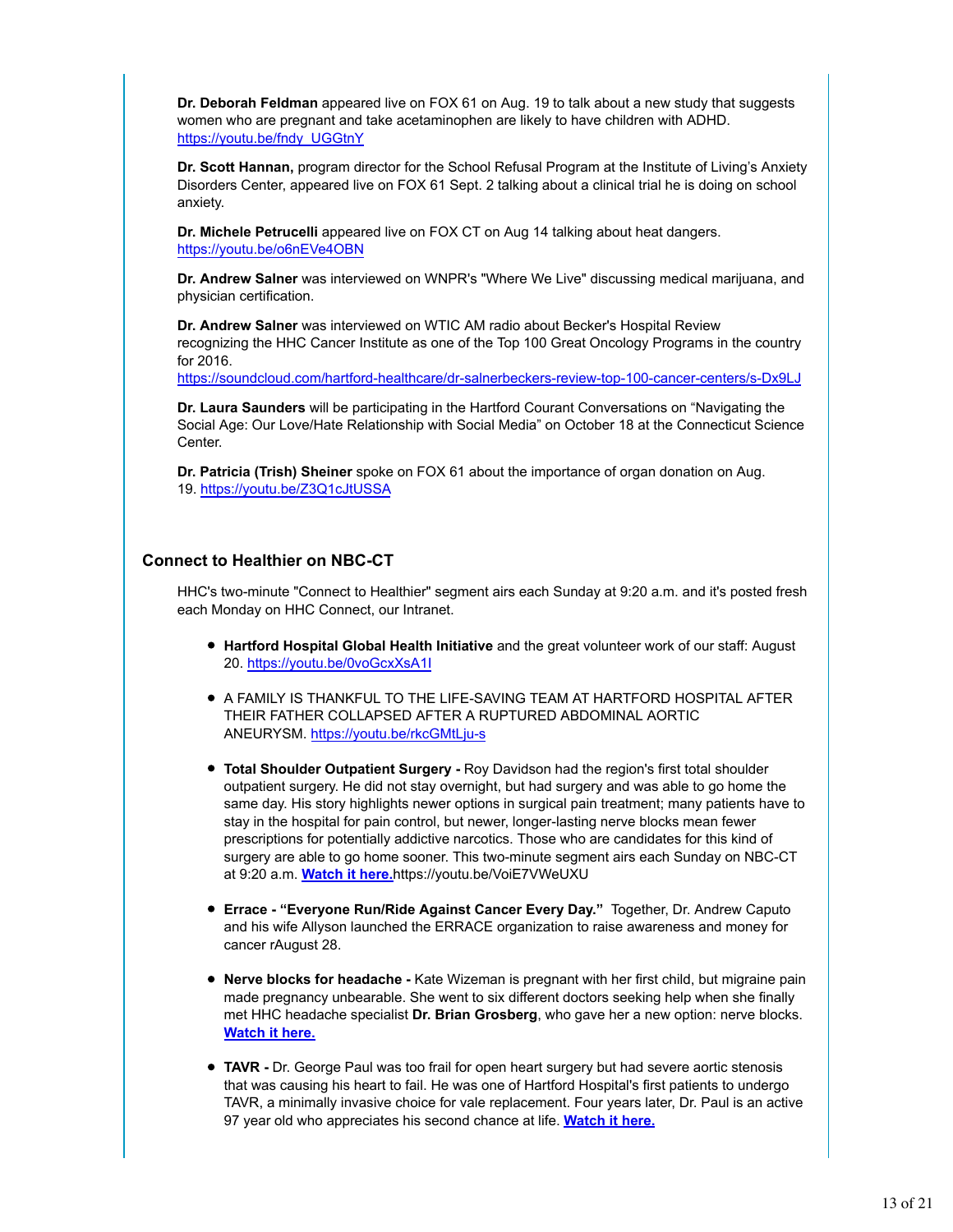- **A Grateful Patient -** John Myers didn't know that his heart was failing. In just nine days, he survived two heart attacks and would undergo quadruple bypass surgery at Hartford Hospital. Watch him read a special poem to the team at cardiac rehab that helped him through such a difficult time. **Watch it here.**
- **NAVY MEDICAL OFFICERS TRAIN AT HARTFORD HOSPITAL Medical Officers with the** U.S. Navy could train anywhere in the world... and they choose Connecticut. Four times a year, medical officers with the US Navy head to Hartford Hospital and the Center for Education, Simulation and Innovation... or CESI. **Watch it here.**
- **Don't let Parkinson's hold you back**. How dancing can help! **https://hartfordhealthcare.org/services/movement-disorders-center/service-locations**
- **Hartford HealthCare at Home** Opens Doors in Bloomfield **https://hartfordhealthcare.org/about-hartford-healthcare/news-press/hhc-at-homeopens-in-bloomfield**

**Can texting save lives?** You can help. Become a volunteer! **http://www.crisistextline.org/join-our-efforts/volunteer/**

**HHC plain language initiative** and helps it make sense to an external audience: **https://www.dropbox.com/s/h7rdmaf027b1bph /060816%20CTH%20Plain%20Language%202.mov?dl=0**

### **Upcoming News Service Content; Share Your Stories**

The Hartford HealthCare News Service is actively creating content with media partners across the state. Please let us know if you have great patient stories to share. Share your stories with us so we can share them to a wider audience.

#### **Connect to Healthier**

Sundays in the 9 a.m. hour, we broadcast a two minute health segment on NBC CT.

#### **Medical Rounds**

Partnership with WFSB. Weekly live interview from the HHC studio at 5:45 p.m.

#### **HealthCare Matters radio program**

Every month, Elliot Joseph highlights an important health care related topic with nationally recognized experts on CBS affiliate WTIC-am, NewTalk 1080, Connecticut's largest and most popular talk radio station

#### **Healthier Connections**

Monthly partnership with FOX CT.

**CT STYLE**

Monthly partnership with WTNH.

**HHC YouTube page:** *https://www.youtube.com/user/HartfordHospitalCT Link to contact information across the system: Hartford HealthCare Media Relations Team*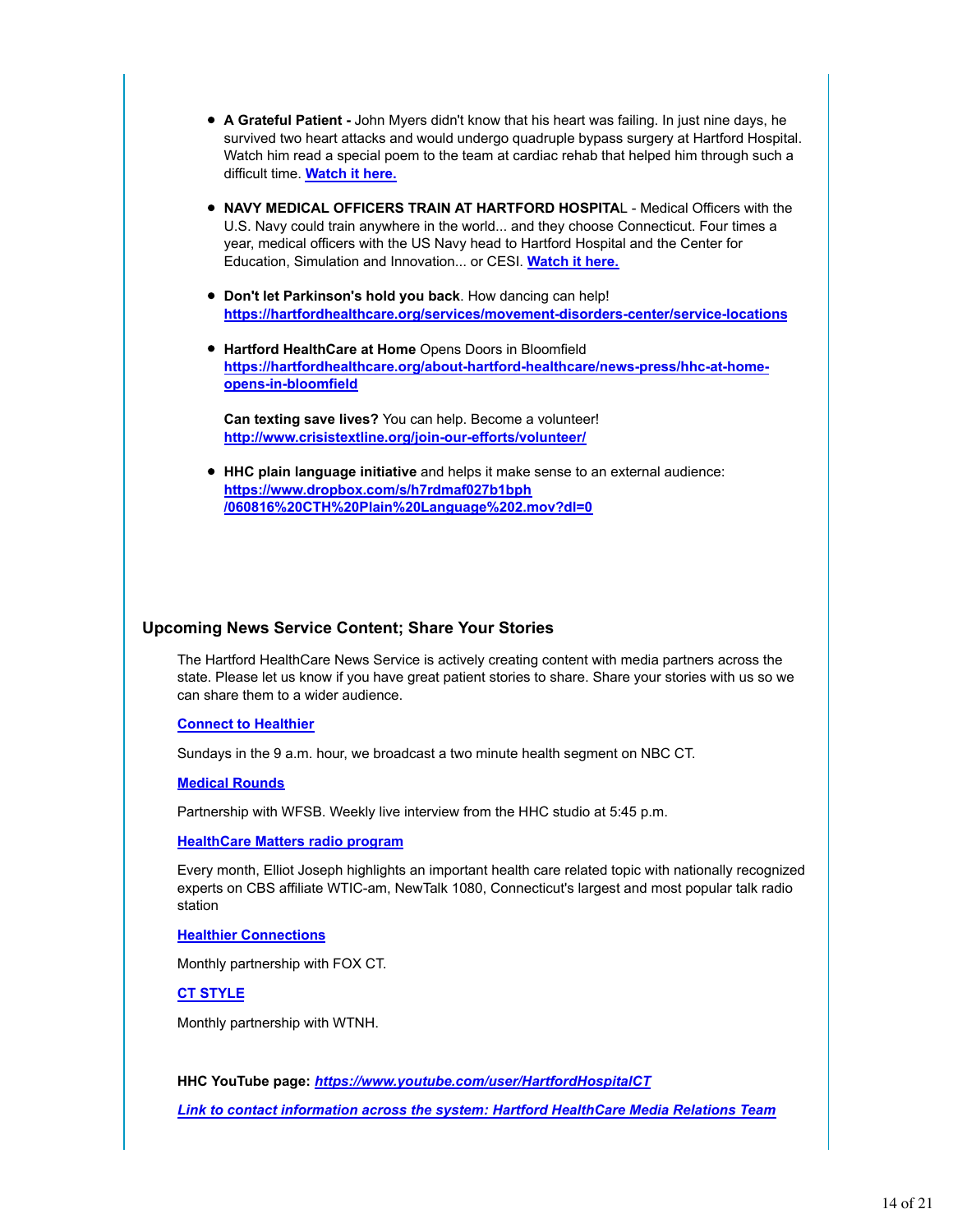# *Voices of Our Patients*

#### **Kudos to Dr. Rachana Kanaujia**

*Dr. Kanaujia,*

*Thank you so much for the care and compassion that you showed our mother, Carol Mann. We have all been impressed with the professionalism, courtesy, and sensitivity that you and your staff gave us.*

*You all helped us through the most difficult time of our lives and we will be forever grateful. You in particular, helped us make tough decisions and gave us knowledgeable, wise medical opinions.*

*Please convey our heartfelt thanks to everyone on the second floor of Conklin. You gave my mother the dignity she deserves. We are lucky to have all of you at Hartford Hospital.*

*Gratefully, The family of Carol Mann*

# *CME Applications*

#### **Interested In Hosting a CME Event?**

In order to ensure that your educational event meets the standards established by the ACCME and the CSMS, the HH CME department has established the following deadlines for submission of CME applications.

*To ensure a timely review of your application, we strongly recommend advance planning for all events.* 

- Complete applications for a recurring series such as Grand Rounds must submitted **at least 4 weeks prior** to the planned activity.
- For a conference, course, or symposia, a complete application must be submitted **at least 12 weeks prior** to the event. We strongly encourage activity planners to contact the HH CME department at least 6 to 12 months prior to the date of the course in order to begin the planning process.

We have developed educational resources to assist planners with the application process. Please contact the HH CME office at ContinuingEd@HHCHealth.org or (860) 972-5816 to schedule an appointment with our team to discuss your CME needs.

### **State Mandated CME Renewal Available Free To HH Doctors through HealthStream LMS**

State mandated CME for physician license renewal is available free on the Hartford Hospital HealthStream Learning Management System.

You will need your Employee ID to access HealthStream. If you need the CME Programs, but do not have a HealthStream ID, a Temporary ID can be provided for you.

Please email HealthStream@HHCHealth.org and request an ID and password for CME Courses. You will receive an email with the ID, password and instructions for accessing the courses.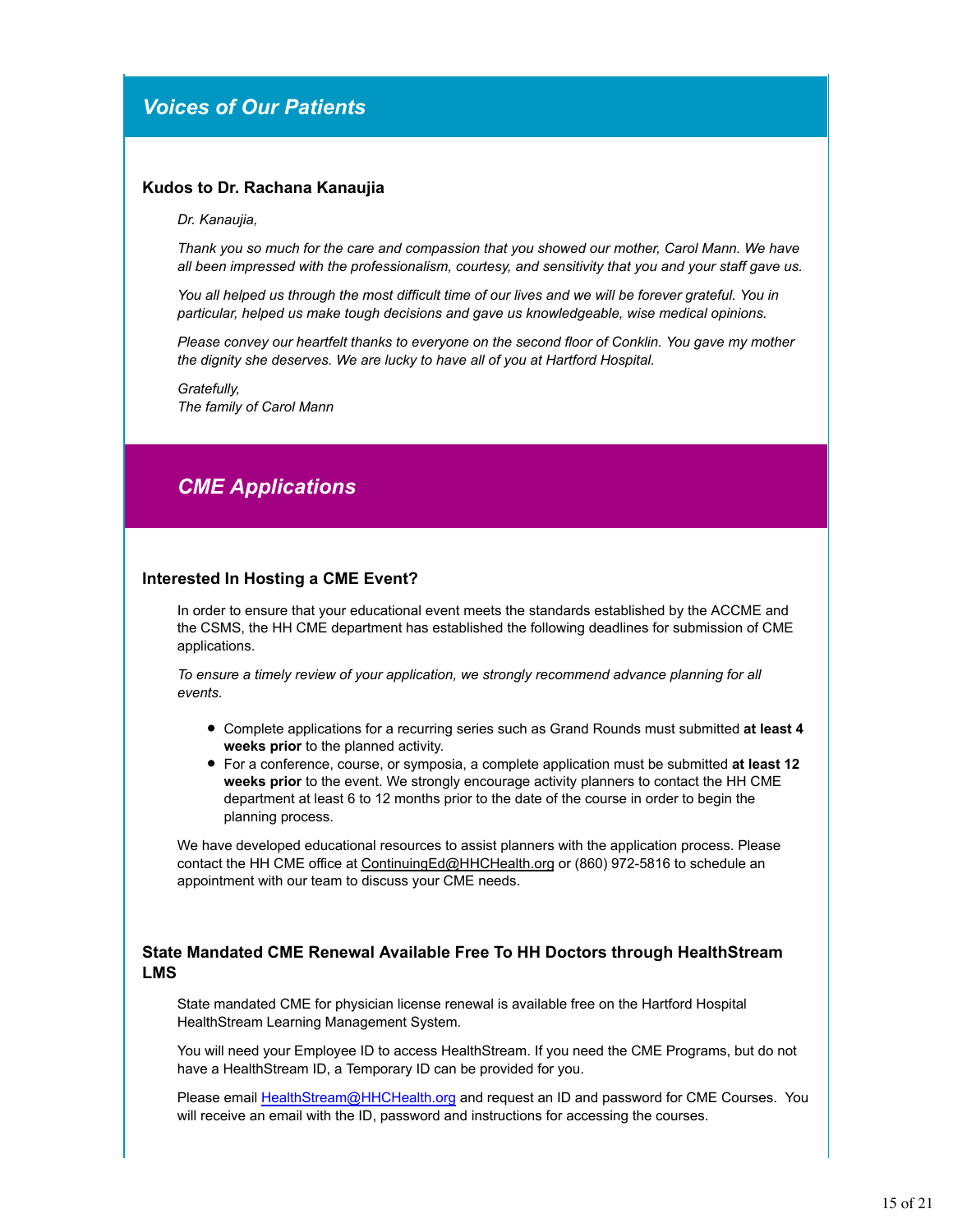To access HealthStream, use the link from the intranet, or click here. Once you login, click on the Catalog tab and search for CME to view the available courses.

Once you have passed the post-test and evaluation, you will be awarded a printable CME certificate. Your CME will also be maintained and easily self-service accessed on the HealthStream site, should you need a copy in the future.

Please note that your Risk Management required activities through MRM will provide your Risk Management CME.

# *HH In the News*

### **Many docs wary of Medicare reimbursement shift**

*Hartford Business Journal: August 15*

The Medicare Access and CHIP Reauthorization Act that Congress passed last year, better known as MACRA, represents a major change in how doctors will be paid for treating Medicare patients.

The Centers for Medicare & Medicaid Services is looking at quality and cost in the new system, said Matthew Katz, CEO and executive vice president of the Connecticut State Medical Society. "If you save the system money, you get added payment," he said. "If you cost the system money, compared to a benchmark, you lose some money. That's essentially the structure."

Between 4 and 9 percent of a provider's Medicare reimbursement in the next few years will be based on two new reimbursement structures in MACRA from which physicians will choose: The merit-based incentive payment system, or MIPS; and alternative payment models, or APMs.

For missing performance thresholds, there will be maximum penalties of up to 4 percent in 2019, 5 percent in 2020, 7 percent in 2021, and 9 percent in 2022 and beyond, AMA said. Exceeding the performance threshold, physicians can earn bonuses on a sliding scale, with the highest bonus at least as high as the highest penalty for that year, AMA added.

**Dr. Courtland Lewis,** an orthopedic surgeon in the Hartford HealthCare Bone & Joint Institute at Hartford Hospital, is already operating under an APM through a bundled-payment program. While his group has made significant cost improvements to patients' overall care, specifically post-discharge as more patients rehab at home instead of inpatient rehabilitation facilities, the group hired two nurses to help patients navigate from presurgery through 90 days postsurgery.

However, the group still is not able to hit Medicare price targets, meaning it's costing more to manage the program than the group is getting back through it and it won't get any easier under MACRA as price targets adjust, Lewis said. Lewis thinks the answer is to pilot alternative-payment models until there's a high level of confidence they'll work in the real world across different geographies and patient populations. He also fears MACRA's impact on solo and small practices. The logistics of participating in such programs are substantial, he said.

"It takes resources, it takes people," Lewis said. "If you're in a big practice like I am, even though it's single-specialty practice, you've got a prayer of a chance because we've got some folks whose job it is to help us collect the information."

# *In the HHC System*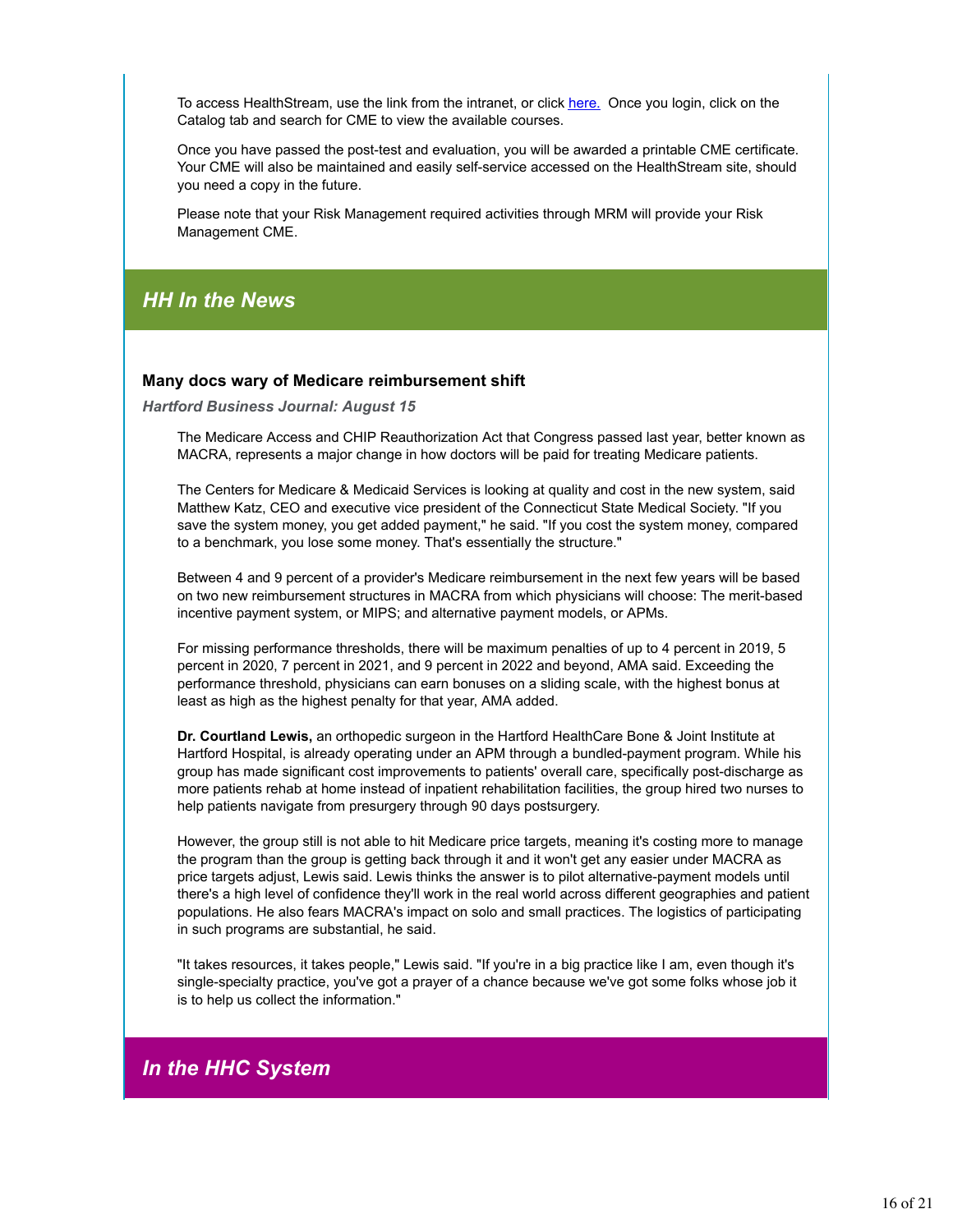### **Area hospitals get \$1.4 million in Medicare settlement**

**Repubican-American: Aug. 25**

Five hospitals in the region collectively received more than \$1.4 million last year as part of a \$1.5 billion settlement with Medicare involving hundreds of hospitals nationwide.

The Centers for Medicare & Medicaid Services recently disclosed how much 2,022 hospitals were paid in June 2015 to settle long-running Medicare disputes in response to a Freedom of Information Act request filed by Kaiser Health News. The data show that 22 Connecticut hospitals received payments totaling about \$25 million.

#### **Hartford Healthcare was given almost \$8.6 million across five hospitals, including \$3.5 million for Hartford Hospital, \$3.4 million for The Hospital of Central Connecticut and \$1 million for William W. Backus Hospital.**

Bristol Hospital received the most out of the region's hospitals (\$609,429) while Sharon Hospital was given the second largest amount of \$546,338 the data show. Griffin Hospital in Derby placed third with a payment of \$151,956, followed by Waterbury Hospital getting \$128,036 and New Milford Hospital receiving \$12,956.

John Dempsey Hospital in Farmington received \$4 million, the largest amount of any hospital in the state.

Other Connecticut hospitals receiving the largest amounts include: Greenwich Hospital, \$2 million; Hospital of Saint Raphael in New Haven, \$1.9 million; Middlesex Hospital in Middletown, \$1.6 million; Bridgeport Hospital, \$1.1 million; and Norwalk Hospital, \$954,724. Danbury Hospital was given \$626,787, the data show.

Nationwide, New York Presbyterian Hospital received the largest payment (almost \$16 million) followed by North Shore University Hospital in Manhasset, N.Y., which got \$14.5 million.

The payments came after the government offered in 2014 to pay the hospitals 68 percent of the value of inpatient claims ensnared in Medicare hearings and appeals, some for years. The \$1.5 billion payout settled 346,000 claims for reimbursement for treating Medicare patients on or before Oct. 1, 2013.

### **Headache Specialists Explore Underlying Causes, Personalized Treatments**

### **Hartford Magazine**

For years, migraines have been poorly understood and challenging to treat effectively. A major treatment obstacle has been the subtlety of how they present and what causes them. Brain tumors and aneurysms, a weakening of blood vessels, which both can cause severe headaches, are easier to detect and that has given neurologists and oncologists a place to start treatment.

But migraine headaches, which can come on suddenly, often with vision loss or disturbances, sensitivity to light and sound, and tingling in arms and legs, all in advance of a severe throbbing headache frequently accompanied by lightheadedness, nausea and vomiting.

Even without treatment, the estimated 38 million migraine sufferers in the United States alone typically get back to their daily lives within 72 hours after an attack. Yet after experiencing a first migraine, the biological odds are that sufferers will have more. For some, the attacks will be rare; for others they may occur several times a month.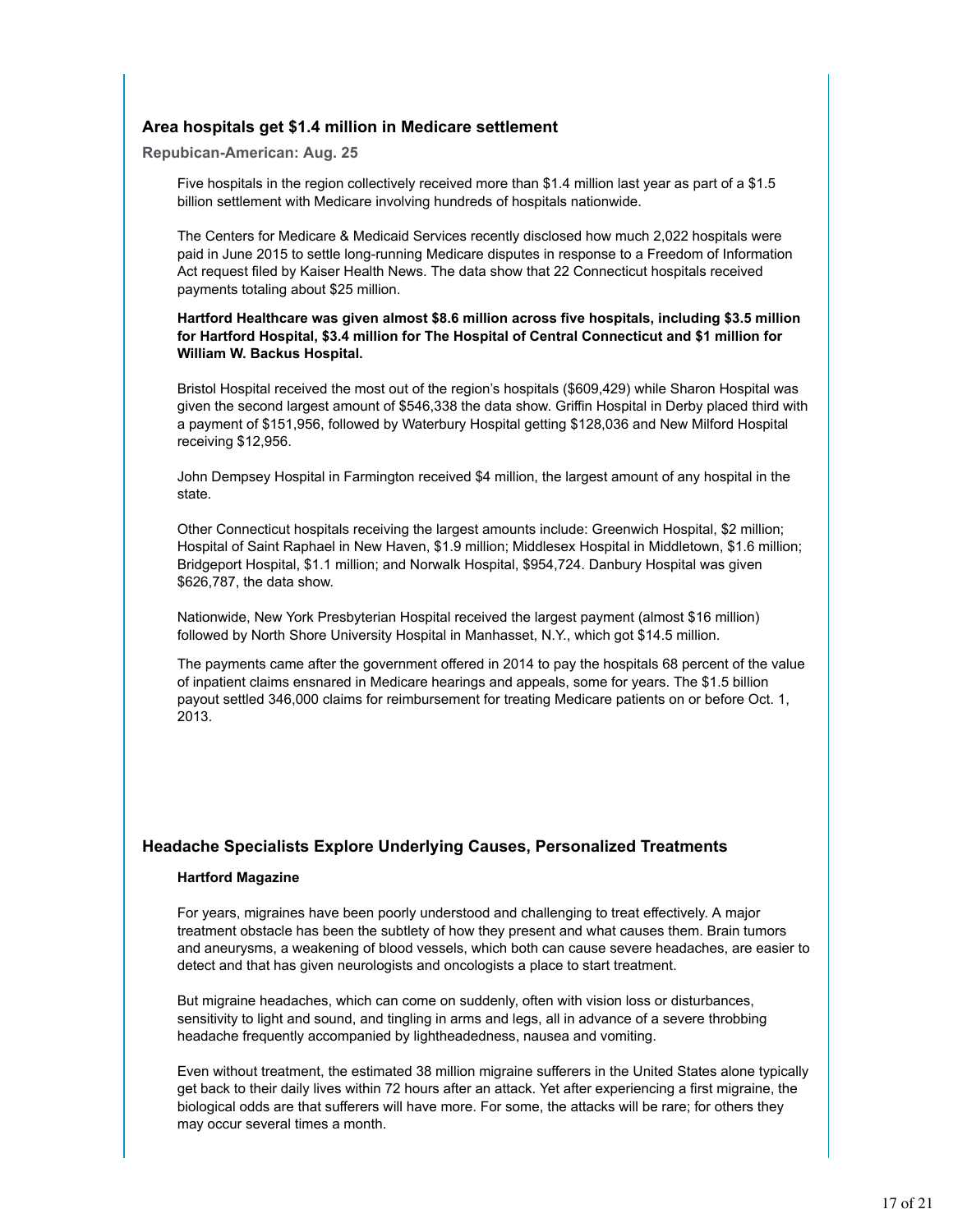Headaches, with more than 300 types now identified, have been "an intangible" in medicine, mostly because the scientific understanding is still developing, said **Dr. Brian Grosberg,** a neurologist and headache specialist who directs the Hartford HealthCare Headache Center.

Grosberg is among the new wave of medical specialists working to improve the lives of all headache sufferers, but particularly those whose headaches are debilitating.

"A migraine isn't just a headache," Grosberg said. "It's a neurological condition with a constellation of symptoms that people experience."

Despite recent advances in the treatment of migraines, what actually causes them is not fully understood. Why more women than

"A multi-disciplinary approach is needed in order to provide an optimal level of care for each patient," Grosberg said, "because no two people with headache or migraine have the same preferences" when it comes to treatment. Hartford HealthCare is one of 60 centers nationwide approved by the FDA to offer acute migraine patients seeking relief the option of trying transcranial magnetic stimulation.

# *Health Care News In the Region*

#### **UConn Med School's new curriculum reflects changes in health care**

#### **Hartford Business Journal: Aug 18**

The UConn School of Medicine is launching a new curriculum for the newly arrived class of 2020 to reflect rapid changes in health care, according to report in UConn Today.

The new four-year program is called MDelta, "Making a Difference in Education, Learning, and Teaching Across the Curriculum." It has three stages: exploration, clinical immersion and transformation.

Each student will be assigned to a primary care physician in an outpatient practice at UConn Health to gain clinical care experience and follow the health of patients over three years. They also will be assigned to teams for a long-term hospital rotation in Hartford, seeing a diverse population.

Students will gain inpatient and outpatient experiences, from internal medicine to surgery, to prepare them for their sub-internship, critical care and emergency medicine rotations, and their transition to a residency "bootcamp" course, UConn Today said.

The goal of the new curriculum is to produce doctors, innovators and scientists of the future who have outstanding skills in clinical care, research and scholarship, UConn said.

The new curriculum also centers around individual and team-based learning at every turn. Students will rely daily on their in-depth REALM (Remote Active Learning Materials) to prepare for their team-based learning experiences, patient case studies and clinical skills training. The online materials include reading assignments, online videos, games, case studies, and interactive educational tools.

Students will also become skilled on the use of the electronic medical records.

The class of 2020 includes 100 medical and 49 dental students, the largest ever.

# *Hot Topics in Health Care*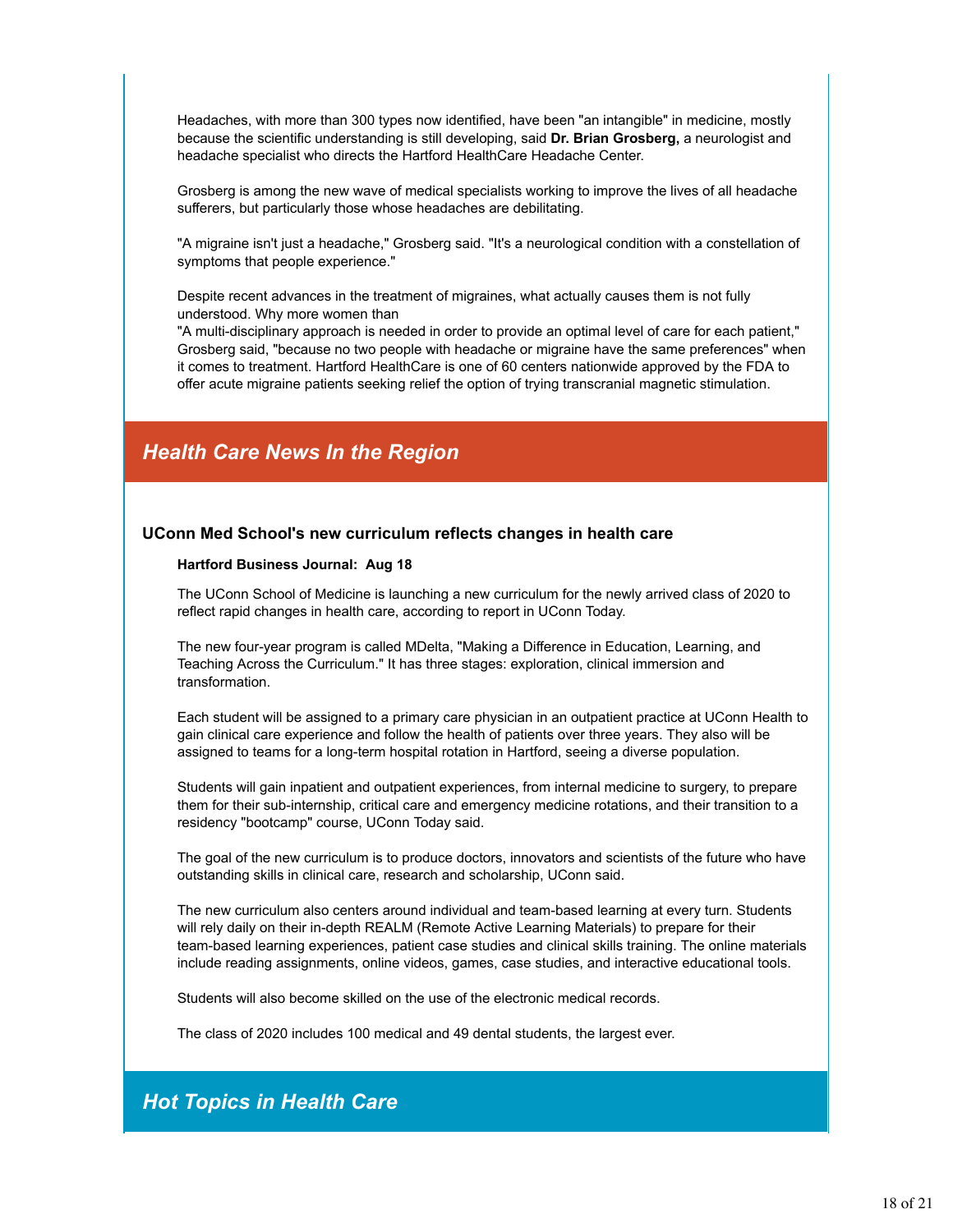### **How Does Connecticut Measure Up In Fight Against Cancer?**

**CT News Junkie: Aug 23**

Connecticut is getting mixed reviews in its fight against cancer, according to a new report from the American Cancer Society Action Network.

Connecticut scored well in six of the 10 public policy areas that can help fight cancer, including tobacco cessation services, tobacco tax levels, pallative care, increased access to health coverage through Medicaid, oral chemotherapy fairness, and funding for breast and cervical cancer screenings.

Nationally, the report found that only four states met six out of the 10 benchmarks measured. Maine and Massachusetts are the only two states to meet seven out of the 10 benchmarks. Oral chemotherapy fairness legislation is the most met benchmark with 42 states and the District of Columbia considered "doing well."

In Connecticut, the report highlights its failing to adequately fund state tobacco control and prevention program funding, leaving many of those who want to quit smoking without a tool to help them kick the deadly addiction, and opening the door for youth to pick up a cigarette for the first time.

# *Coming Events*

### **World Suicide Prevention Day**

**September 9 (Friday)**

### **The Hartford Medical Society Presents "The Upcoming Presidential Elections"**

**September 14 (Wednesday)**

Presented by Attorney Kevin F. Rennie

Town and County, 22 Woodland Street, Hartford

5:30 p.m. Registration & Cocktails (cash bar) 6:15 p.m. Dinner, followed by program

Registration is \$20/member, \$35/guest or non-member, and includes cash bar, dinner, and presentation. If you have questions please call the HMS office at (860) 586-7573.

### **Medical Staff End of Summer Event**

**September 16 (Friday)**

6-9 p.m., New Britain Museum of American Art

Join the Medical Staff Officers and your colleagues from the Hartford Hospital Medical Staff for a unique opportunity to socialize and enjoy each other's company. More details to follow!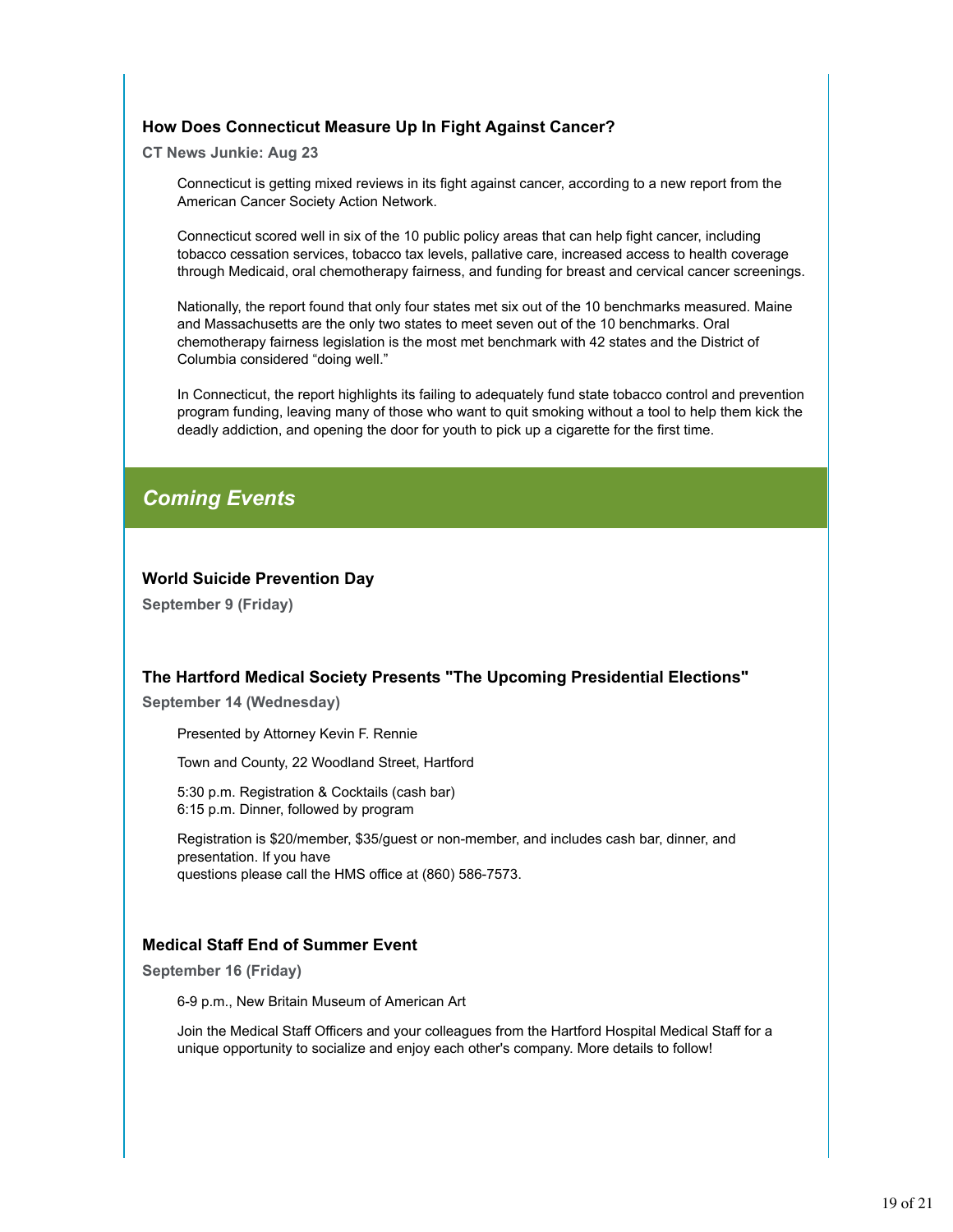### **Hartford Hospital Auxiliary Benefit Golf Tournament**

**September 19 (Monday)**

The 27th annual Hartford Hospital Auxiliary Benefit Golf Tournament will be held on **Monday, September 19,** at Tumble Brook Country Club in Bloomfield.

This year's beneficiary is the Department of Nursing Education and Research. For more information about the golf tournament or to make a donation the silent auction and raffle, please contact Lori Flaks at lbflaks@yahoo.com or Amy Steinberg at asteinberg74@gmail.com.

### **SAVE THE DATE: October 25-26: "Foundations of Trust: Connecting Our Community to Research."**

Hartford HealthCare is sponsoring a national conference with OHRP entitled "Foundations of Trust: Connecting Our Community to Research."

We look forward to engaging all our colleagues and research partners in this exciting event occurring in Hartford.

Click the link to view the symposium website and register: https://hartfordhealthcare.org/symposium

### **The Hartford Medical Society Presents "Civil War Hospital Newspapers"**

**October 26 (Wednesday)**

Presented by Dr. Ira Spar

Town and County, 22 Woodland Street, Hartford

5:30 p.m. Registration & Cocktails (cash bar) 6:15 p.m. Dinner, followed by program

Registration is \$20/member, \$35/guest or non-member, and includes cash bar, dinner, and presentation. If you have questions please call the HMS office at (860) 586-7573.

### **General Internal Medicine Meeting**

Save the Date- November 1

Pond House Cafe

"Zika virus and new emerging bacteria"

Dr Jack Ross- Dinner Provided

### **Department of Medicine 2nd Annual Blood Management Symposium**

**Friday, Nov. 4**, **7 a.m.- 4 p.m.**